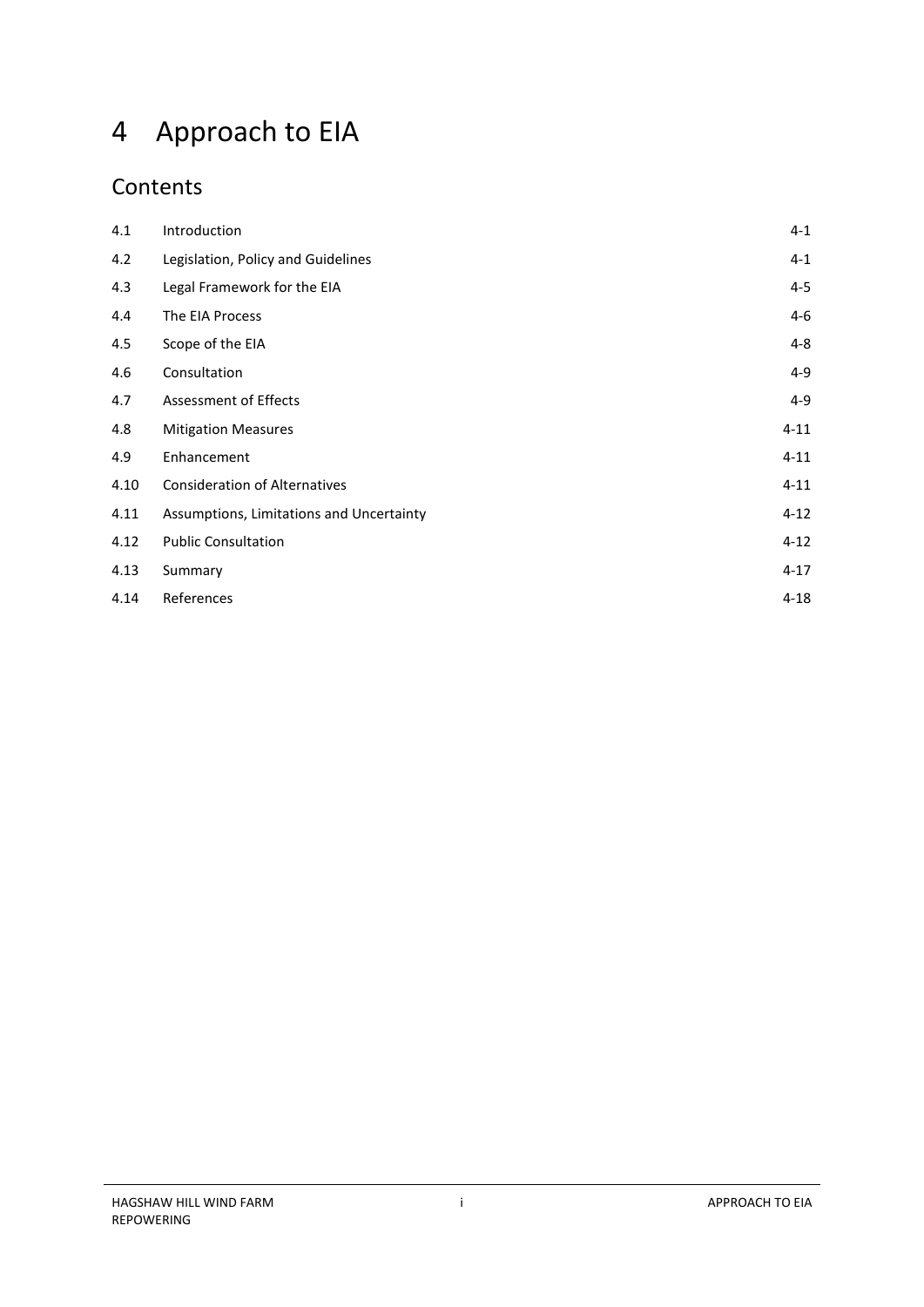This page is intentionally blank.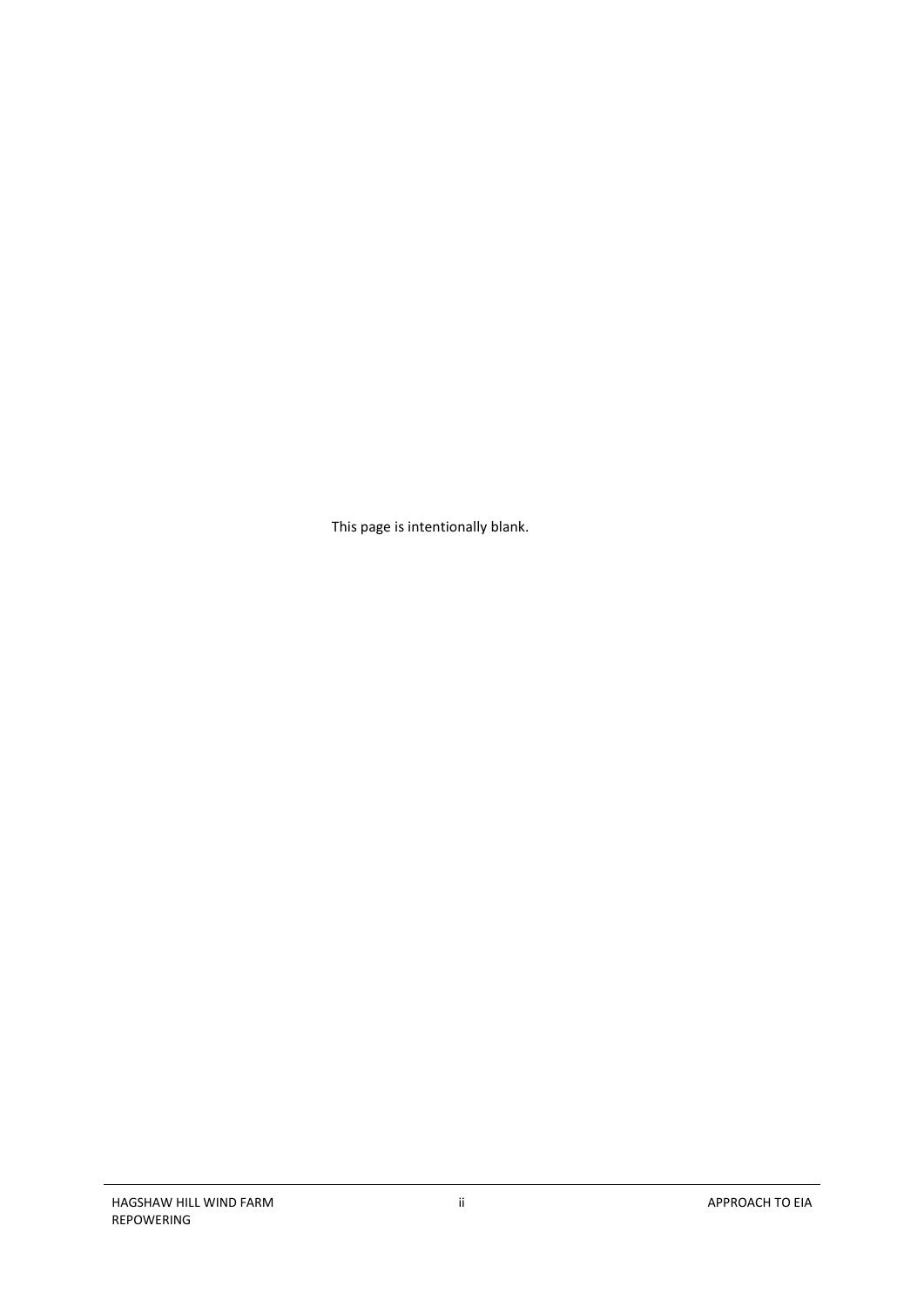# 4 Approach to EIA

## <span id="page-2-0"></span>4.1 Introduction

- 4.1.1 This chapter of the EIA Report sets out the broad approach taken to produce the Environmental Impact Assessment (EIA) for the Proposed Development.
- 4.1.2 The EIA process assists the Scottish Ministers in their determination of the application by identifying where significant environmental effects are predicted. This assessment has been completed in conjunction with consultation with statutory consultees, interested parties and the general public.
- 4.1.3 The structure of the EIA Report follows the requirements of Schedule 4 of the Electricity Works (Environmental Impact Assessment) (Scotland) Regulations 2017 (Scottish Government, 2017) and other relevant good practice guidance. The EIA Report comprises three main components – a Non-Technical Summary (NTS), the main EIA Report text and figures (including a summary table of the predicted Environmental Effects and a Schedule of Mitigation), and the EIA Report Appendices.
- 4.1.4 This chapter is structured as follows:
	- overview of the relevant legislation, policy and guidance;
	- an outline of the EIA process utilised;
	- the scope of the assessment completed;
	- **details of the assessment of potential effects;**
	- **numitigation measures;**
	- enhancement; and
	- the assumptions made, limitations encountered and uncertainty.
- 4.1.5 This chapter is linked to the following appendices:
	- Appendix 4.1: EIA Consultation Responses.

## <span id="page-2-1"></span>4.2 Legislation, Policy and Guidelines

- 4.2.1 During the EIA, a number of legislative and best practice documents have informed the process.
- 4.2.2 The Proposed Development meets the Schedule 2, Category (a) criteria of the EIA Regulations, by nature of it being classed as a generating station which requires consent under section 36 of the Electricity Act. The criteria for considering whether a Schedule 2 development requires the preparation of an EIA is set out in Schedule 3 of the EIA Regulations.
- 4.2.3 The Government regulations and best practice guidance which have been followed are referred to below:
	- **The Electricity Act 1989;**
	- **Electricity Works (Environmental Impact Assessment) (Scotland) Regulations 2017;**
	- The Town and Country Planning (Environmental Impact Assessment) (Scotland) Regulations 2017 (as amended), Planning Circular 1/2017 (Scottish Government, 2017b);
	- **Scottish Planning Policy (Scottish Government, 2014);**
	- Planning Advice Note (PAN) 1/2013 Environmental Impact Assessment (Scottish Government, 2017c);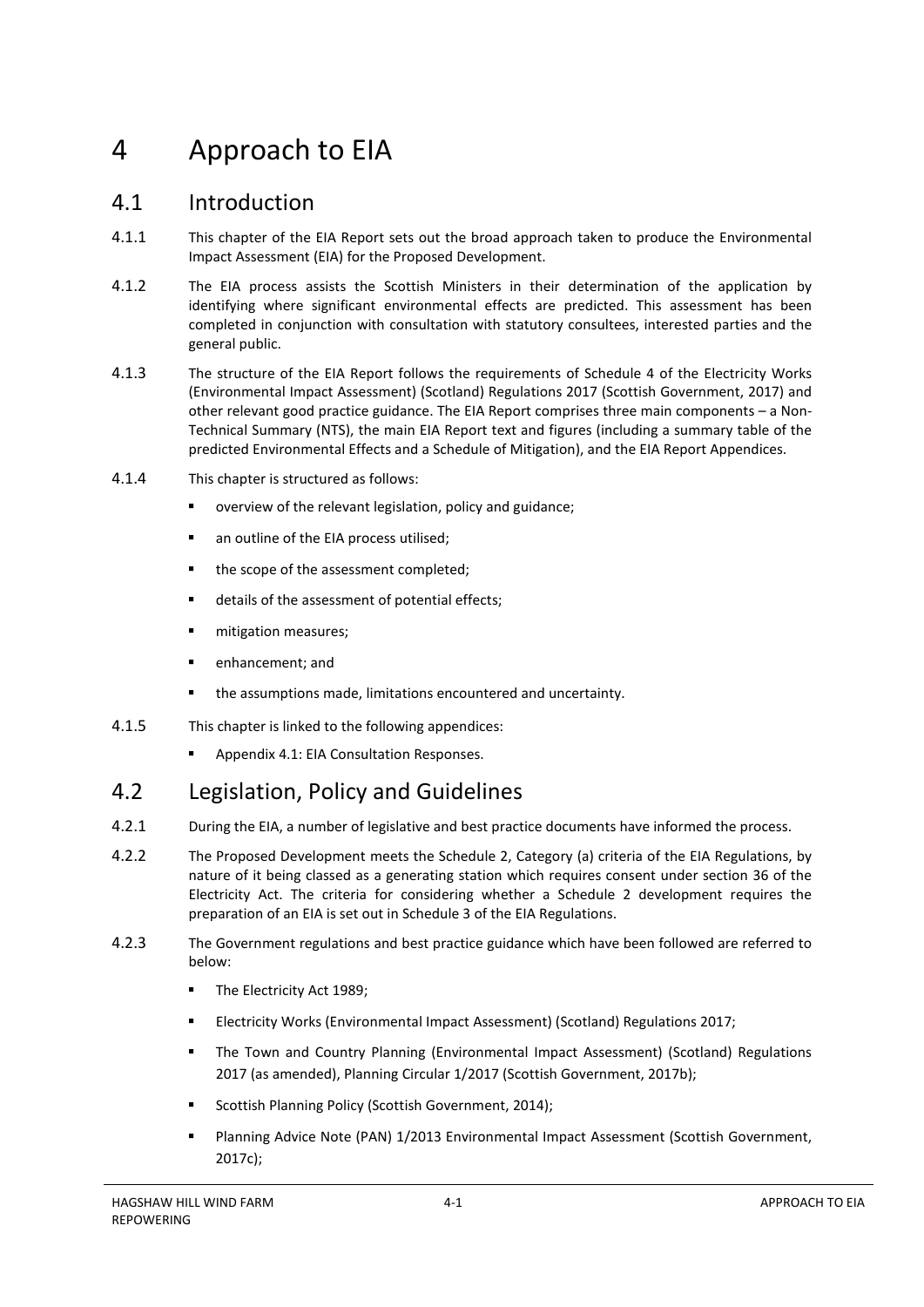- Guidelines on the Environmental Impacts of Windfarms and Small Scale Hydroelectric Schemes (Scottish Natural Heritage, 2002);
- Guidelines for Environmental Impact Assessment, Institute of Environmental Management and Assessment (IEMA, 2006);
- A Handbook on Environmental Impact Assessment (SNH, Version 5 2018); and
- Assessing the Cumulative Impact of Onshore Wind Energy Developments, (Scottish Natural Heritage, 2012).
- 4.2.4 Also relevant to the EIA process for the Proposed Development is the SNH Consultation Draft document Assessing the Impact of Repowered Wind Farms on Nature (SNH, 2018).
- 4.2.5 Table 4.1 below sets out how the information required under Schedule 4 'Information for inclusion in Environmental Impact Assessment Reports' of the EIA Regulations has been provided in this EIA Report.

| <b>Required Information (EIA Regulations)</b>                                                                                                                                                                                                                                                                                                                                                                                                                                                                                                                                                                                                                                                                                                                                                                                                                                                                                                             | <b>Relevant Reference within this EIA</b><br><b>Report</b>                                                                                                                                                                                                                                                                                                                                                                                       |
|-----------------------------------------------------------------------------------------------------------------------------------------------------------------------------------------------------------------------------------------------------------------------------------------------------------------------------------------------------------------------------------------------------------------------------------------------------------------------------------------------------------------------------------------------------------------------------------------------------------------------------------------------------------------------------------------------------------------------------------------------------------------------------------------------------------------------------------------------------------------------------------------------------------------------------------------------------------|--------------------------------------------------------------------------------------------------------------------------------------------------------------------------------------------------------------------------------------------------------------------------------------------------------------------------------------------------------------------------------------------------------------------------------------------------|
| 1. A description of the development, including in<br>particular:<br>(a) a description of the location of the development;<br>(b) a description of the physical characteristics of the<br>whole development, including, where relevant,<br>requisite demolition works, and the land-use<br>requirements during the construction and<br>operational phases;<br>(c) a description of the main characteristics of the<br>operational phase of the development (in particular<br>any production process), for instance, energy<br>demand and energy used, nature and quantity of the<br>materials and natural resources (including water,<br>land, soil and biodiversity) used;<br>(d) an estimate, by type and quantity, of expected<br>residues and emissions (such as water, air, soil and<br>subsoil pollution, noise, vibration, light, heat,<br>radiation and quantities and types of waste<br>produced during the construction and operation<br>phases. | The Proposed Development is described<br>in Chapter 3 of the EIA Report, including<br>consideration of anticipated<br>construction methods and the operation<br>of the Proposed Development.<br>The land use requirements during<br>construction and operational phases are<br>also described in Chapter 3.<br>Expected residues and emissions are<br>addressed, where relevant, in the<br>appropriate technical chapters of this<br>EIA Report. |
| 2. A description of the reasonable alternatives (for<br>example in terms of project design, technology,<br>location, size and scale) studied by the developer,<br>which are relevant to the proposed development<br>and its specific characteristics, and an indication of<br>the main reasons for selecting the chosen option,<br>including a comparison of the environmental effects.                                                                                                                                                                                                                                                                                                                                                                                                                                                                                                                                                                   | Chapter 2 of the EIA Report describes<br>the design iteration process and details<br>how the Proposed Development site<br>was chosen and the environmental<br>constraints taken into consideration.                                                                                                                                                                                                                                              |

#### **Table 4.1 - Information Required in the EIA Report**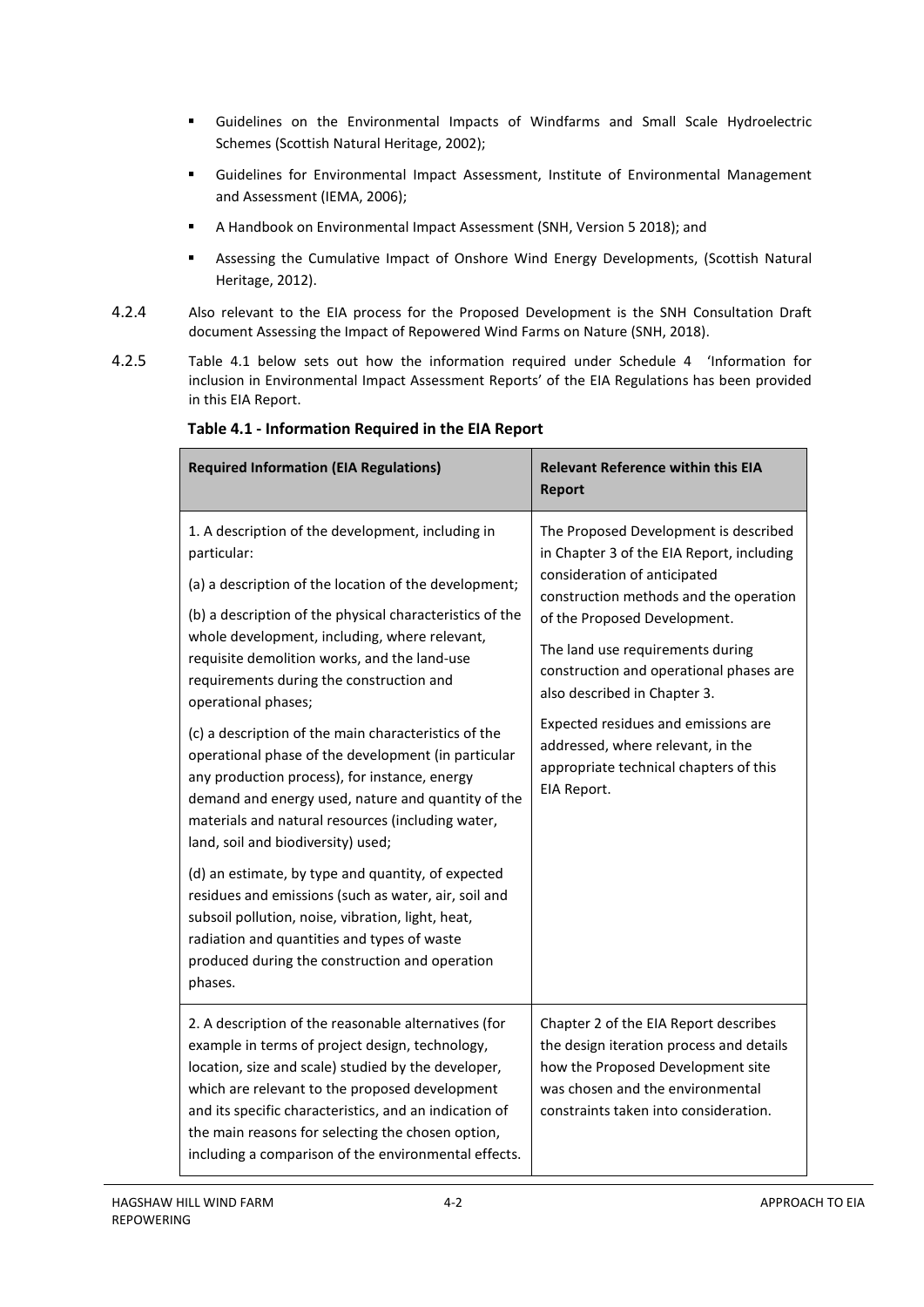| <b>Required Information (EIA Regulations)</b>                                                                                                                                                                                                                                                                                                                                                                                                                                                                                                                                                                                                                                               | <b>Relevant Reference within this EIA</b><br><b>Report</b>                                                                                                                                                                                                                                                                                                                                                                                                                                                                                                                                                                                                                       |
|---------------------------------------------------------------------------------------------------------------------------------------------------------------------------------------------------------------------------------------------------------------------------------------------------------------------------------------------------------------------------------------------------------------------------------------------------------------------------------------------------------------------------------------------------------------------------------------------------------------------------------------------------------------------------------------------|----------------------------------------------------------------------------------------------------------------------------------------------------------------------------------------------------------------------------------------------------------------------------------------------------------------------------------------------------------------------------------------------------------------------------------------------------------------------------------------------------------------------------------------------------------------------------------------------------------------------------------------------------------------------------------|
| 3. A description of the relevant aspects of the<br>current state of the environment (the "baseline<br>scenario") and an outline of the likely evolution<br>thereof without implementation of the project as far<br>as natural changes from the baseline scenario can be<br>assessed with reasonable effort on the basis of the<br>availability of relevant information and scientific<br>knowledge.                                                                                                                                                                                                                                                                                         | A description of the existing<br>environment is provided within each<br>technical chapter.                                                                                                                                                                                                                                                                                                                                                                                                                                                                                                                                                                                       |
| 4. A description of the factors specified in regulation<br>4(3) likely to be significantly affected by the<br>development: population, human health,<br>biodiversity (for example fauna and flora), land (for<br>example land take), soil (for example organic matter,<br>erosion, compaction, sealing), water (for example<br>hydromorphological changes, quantity and quality),<br>air, climate (for example greenhouse gas emissions,<br>impacts relevant to adaptation), material assets,<br>cultural heritage, including architectural and<br>archaeological aspects, and landscape.                                                                                                   | The receptors potentially affected by the<br>Proposed Development are detailed<br>within each of the technical chapters.<br>Effects on population and human health<br>are assessed in relation to visual<br>impacts, socio-economics, recreation,<br>tourism, traffic, noise and shadow<br>flicker.<br>Biodiversity is covered in the ecology<br>and ornithology chapters.<br>Impacts on the water environment are<br>covered in the hydrology, hydrogeology<br>and geology chapter.<br>Material assets are addressed through<br>the assessment of cultural heritage<br>effects and other chapters as<br>appropriate.                                                            |
| 5. A description of the likely significant effects of the<br>development on the environment resulting from,<br>inter alia:<br>(a) the construction and existence of the<br>development, including, where relevant, demolition<br>works;<br>(b) the use of natural resources, in particular land,<br>soil, water and biodiversity, considering as far as<br>possible the sustainable availability of these<br>resources;<br>(c) the emission of pollutants, noise, vibration, light,<br>heat and radiation, the creation of nuisances, and<br>the disposal and recovery of waste;<br>(d) the risks to human health, cultural heritage or<br>the environment (for example due to accidents or | The predicted significant effects of the<br>Proposed Development are reported<br>after relevant mitigation measures have<br>been applied to an identified effect, in<br>each of the technical chapters of the EIA<br>Report. Effects have been predicted in<br>relation to both the construction and<br>operational phases of the Proposed<br>Development, including the nature of<br>these effects and their duration.<br>The overall approach and methods used<br>in the assessment of environmental<br>impacts are discussed in Section 4.7 of<br>this EIA Report. Prediction methods are<br>discussed in detail within each relevant<br>technical chapter of the EIA Report. |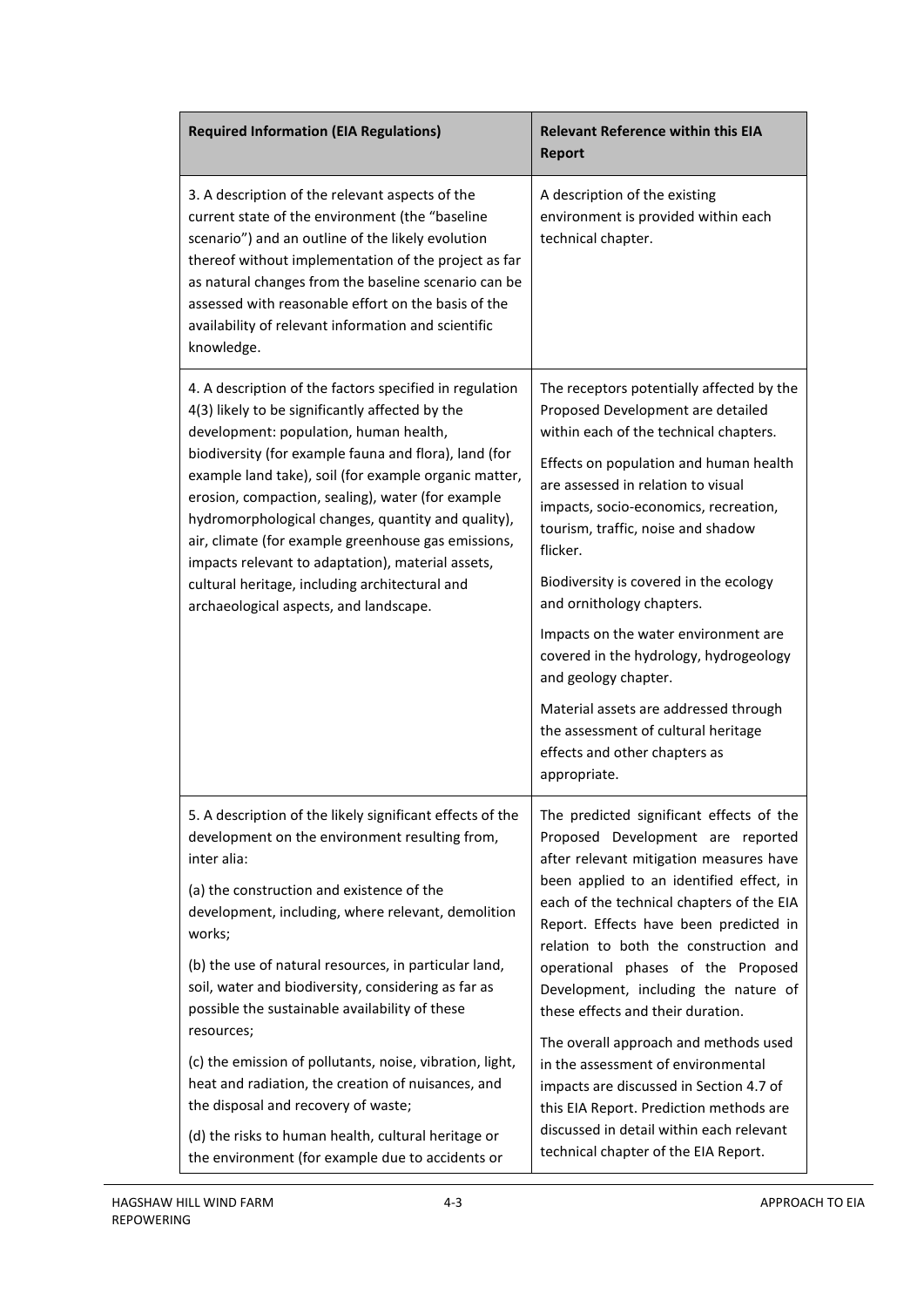| <b>Required Information (EIA Regulations)</b>                                                                                                                                                                                                                                                                                                                                                                                                                                                                                                                                                                        | <b>Relevant Reference within this EIA</b><br><b>Report</b>                                                                                                                                                                                                                        |
|----------------------------------------------------------------------------------------------------------------------------------------------------------------------------------------------------------------------------------------------------------------------------------------------------------------------------------------------------------------------------------------------------------------------------------------------------------------------------------------------------------------------------------------------------------------------------------------------------------------------|-----------------------------------------------------------------------------------------------------------------------------------------------------------------------------------------------------------------------------------------------------------------------------------|
| disasters);                                                                                                                                                                                                                                                                                                                                                                                                                                                                                                                                                                                                          |                                                                                                                                                                                                                                                                                   |
| (e) the cumulation of effects with other existing<br>and/or approved development, taking into account<br>any existing environmental problems relating to<br>areas of particular environmental importance likely<br>to be affected or the use of natural resources;                                                                                                                                                                                                                                                                                                                                                   |                                                                                                                                                                                                                                                                                   |
| (f) the impact of the development on climate (for<br>example the nature and magnitude of greenhouse<br>gas emissions) and the vulnerability of the<br>development to climate change;                                                                                                                                                                                                                                                                                                                                                                                                                                 |                                                                                                                                                                                                                                                                                   |
| (g) the technologies and the substances used.                                                                                                                                                                                                                                                                                                                                                                                                                                                                                                                                                                        |                                                                                                                                                                                                                                                                                   |
| The description of the likely significant effects on the<br>factors specified in regulation 4(3) should cover the<br>direct effects and any indirect, secondary,<br>cumulative, transboundary, short-term, medium-<br>term and long-term, permanent and temporary,<br>positive and negative effects of the development.<br>This description should take into account the<br>environmental protection objectives established at<br>Union or Member State level which are relevant to<br>the development including in particular those<br>established under Council Directive 92/43/EEC3 and<br>Directive 2009/147/EC. |                                                                                                                                                                                                                                                                                   |
| 6. A description of the forecasting methods or<br>evidence, used to identify and assess the significant<br>effects on the environment, including details of<br>difficulties (for example technical deficiencies or lack<br>of knowledge) encountered compiling the required<br>information and the main uncertainties involved.                                                                                                                                                                                                                                                                                      | An overview of the methodology of the<br>assessment is provided within Chapter 4<br>while the individual technical chapters<br>provide details of each technical<br>assessment.                                                                                                   |
| 7. A description of the measures envisaged to avoid,<br>prevent, reduce or, if possible, offset any identified<br>significant adverse effects on the environment and,<br>where appropriate, of any proposed monitoring<br>arrangements (for example the preparation of a<br>post-project analysis). That description should<br>explain the extent, to which significant adverse<br>effects on the environment are avoided, prevented,<br>reduced or offset, and should cover both the<br>construction and operational phases                                                                                         | The overall approach to mitigation is<br>discussed in Section 4.8 of this EIA<br>Report. Specific mitigation measures are<br>reported in each relevant technical<br>section of the EIA Report and in the<br>schedule of committed mitigation<br>measures presented in Chapter 18. |
| 8. A description of the expected significant adverse<br>effects of the development on the environment                                                                                                                                                                                                                                                                                                                                                                                                                                                                                                                | The predicted significant effects of the<br>Proposed Development are reported                                                                                                                                                                                                     |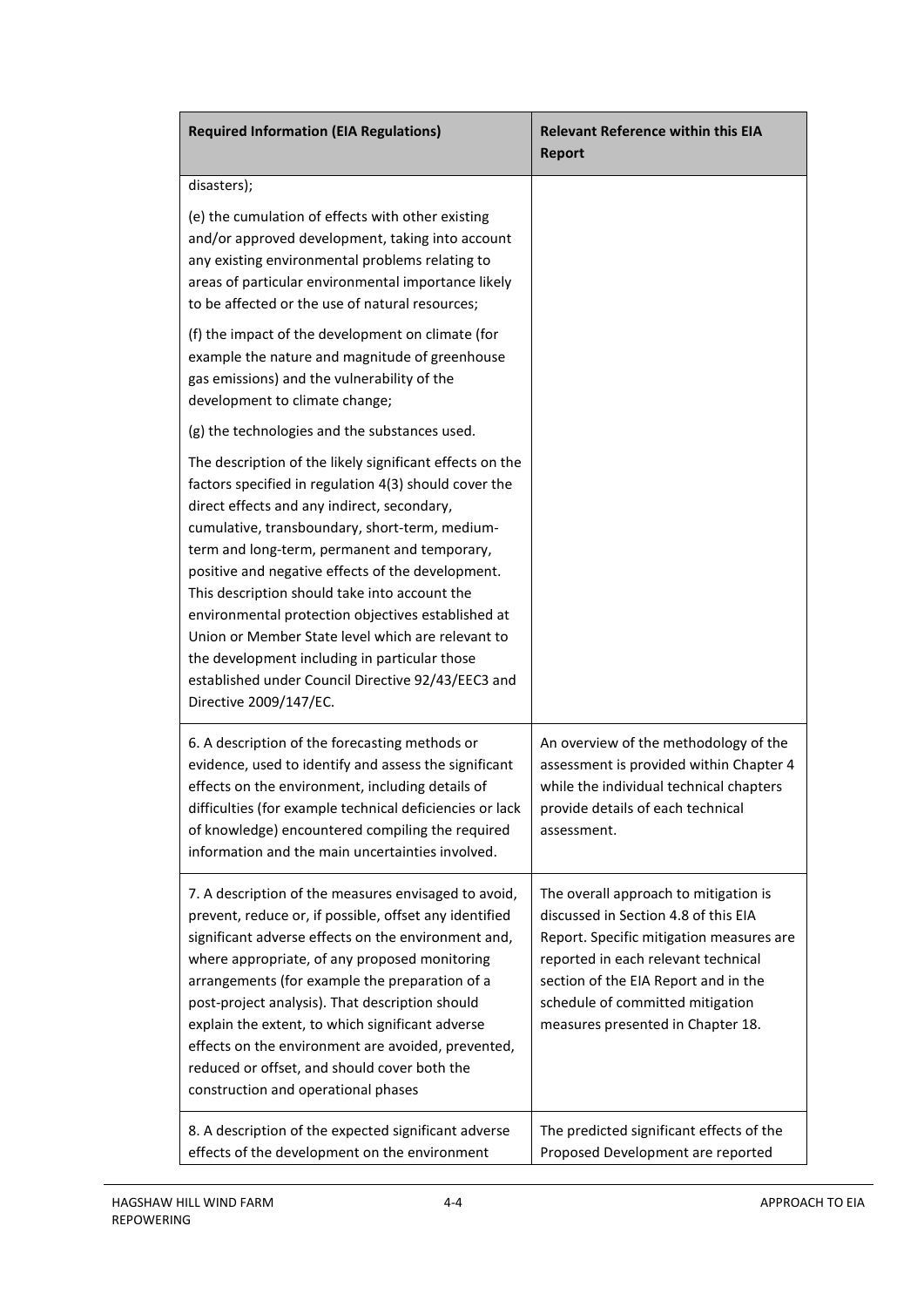| <b>Required Information (EIA Regulations)</b>                                                                                                                                                                                                                                                                                                                                                                                                                                                                                                                                                                                                                                                                                                                                          | <b>Relevant Reference within this EIA</b><br>Report                                                                                        |
|----------------------------------------------------------------------------------------------------------------------------------------------------------------------------------------------------------------------------------------------------------------------------------------------------------------------------------------------------------------------------------------------------------------------------------------------------------------------------------------------------------------------------------------------------------------------------------------------------------------------------------------------------------------------------------------------------------------------------------------------------------------------------------------|--------------------------------------------------------------------------------------------------------------------------------------------|
| deriving from the vulnerability of the development<br>to risks of major accidents and/or disasters which<br>are relevant to the project concerned. Relevant<br>information available and obtained through risk<br>assessments pursuant to legislation of the European<br>Union such as Directive 2012/18/EU of the European<br>Parliament and of the Council or Council Directive<br>2009/71/Euratom or relevant assessments may be<br>used for this purpose provided that the<br>requirements of this Directive are met. Where<br>appropriate, this description should include<br>measures envisaged to prevent or mitigate the<br>significant adverse effects of such events on the<br>environment and details of the preparedness for and<br>proposed response to such emergencies. | after relevant mitigation measures have<br>been applied to an identified impact, in<br>each of the technical chapters of the EIA<br>Report |
| 9. A non-technical summary of the information<br>provided under points 1 to 8.                                                                                                                                                                                                                                                                                                                                                                                                                                                                                                                                                                                                                                                                                                         | A Non-Technical Summary is presented<br>as a stand-alone document.                                                                         |
| 10. A reference list detailing the sources used for the<br>descriptions and assessments included in the EIA<br>report.                                                                                                                                                                                                                                                                                                                                                                                                                                                                                                                                                                                                                                                                 | References are provided at the end of<br>each chapter of the EIA Report.                                                                   |

# <span id="page-6-0"></span>4.3 Legal Framework for the EIA

### *Overall EIA Process*

- 4.3.1 In order for the EIA process to be as effective as possible it should be used as an iterative process throughout the design stage, rather than a single assessment performed once the design is finalised.
- 4.3.2 The findings of the EIA are presented in this EIA Report, which has been prepared in accordance with the EIA Regulations.
- 4.3.3 The broad approach which has been followed in undertaking the EIA is presented in this chapter and an overview of the methodology adopted for each technical study is provided within the respective EIA Report technical chapters (Chapters 6 to 17). This EIA Report contains the information required as per Schedule 4 of the EIA Regulations.

#### *Screening*

- 4.3.4 Screening is the process by which it is determined whether or not an EIA should be conducted for the Proposed Development.
- 4.3.5 The Proposed Development falls within Schedule 2 of the EIA Regulations. Schedule 3 of the EIA Regulations sets out the criteria that should be considered in determining whether a Schedule 2 development is likely to have significant environmental effects and hence require a formal EIA. These criteria are: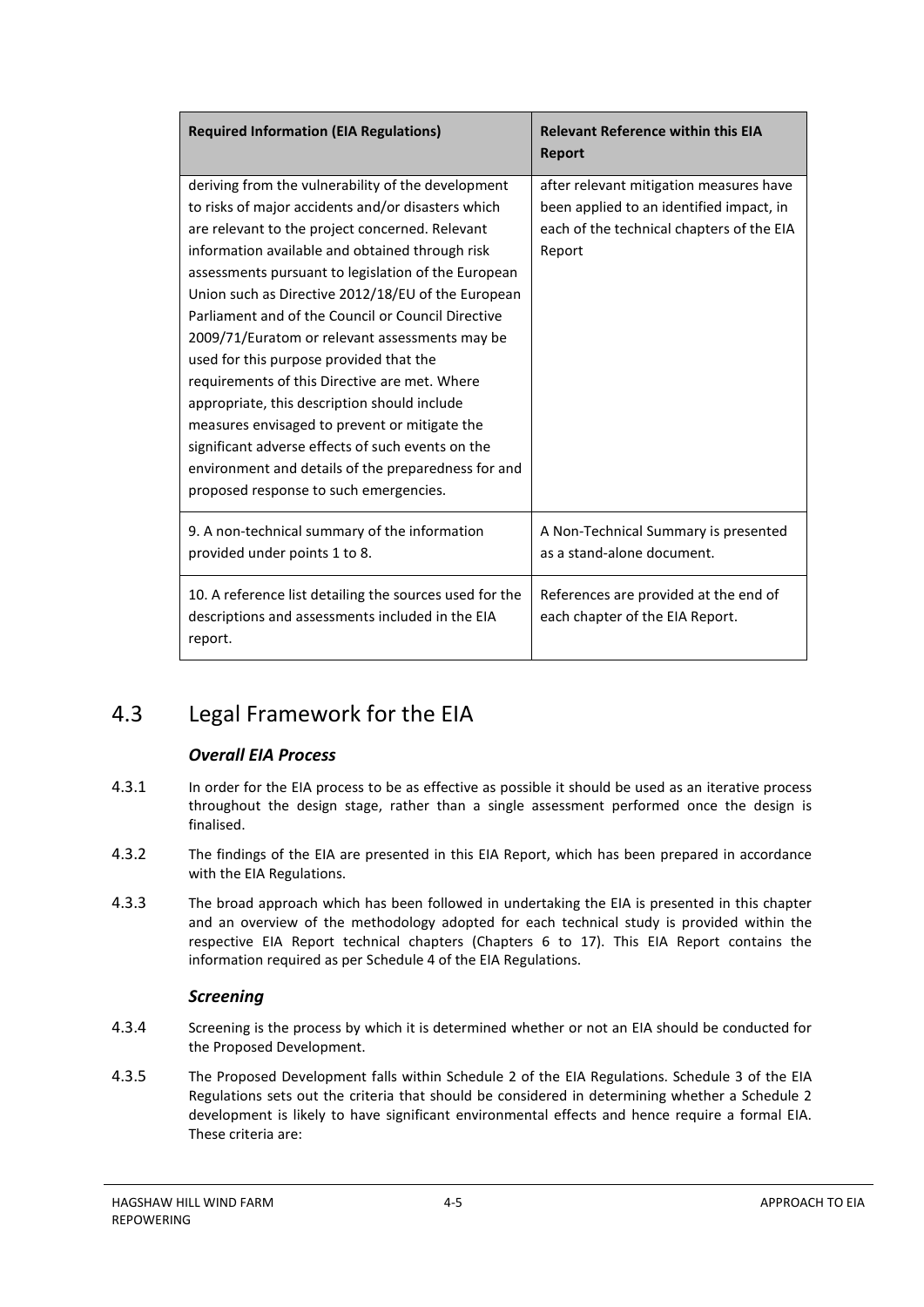- the characteristics of the development (e.g. its size, culmination with other developments, use of natural resources, resultant pollution, waste generated);
- the environmental sensitivity of the location; and
- the characteristics of the potential impacts (including extent, magnitude, probability and duration).
- 4.3.6 A formal screening opinion was not sought from the Scottish Ministers, as it was considered prudent by the Applicant to undertake an EIA in support of the development. This was based on experience gained on similar wind energy developments within the local area.

#### *Scoping*

- 4.3.7 The EIA scoping process is undertaken to identify the potentially significant environmental issues which should be considered when assessing the potential effects of the Proposed Development. Whilst not mandatory, an EIA Scoping Opinion may be obtained from the Scottish Ministers, which would set out the matters that should be considered through undertaking an EIA.
- 4.3.8 In the case of the Proposed Development, it was agreed at a pre-application consultation meeting with the Energy Consents Unit (ECU) on the  $7<sup>th</sup>$  August 2018 that the scope of the EIA was well understood by the Applicant, particularly given the experience of the Applicant's consultant team in assessing the impact of wind energy developments in this general location and given the extent of EIA studies completed for adjacent wind farms. It was therefore agreed that a formal EIA Scoping Opinion would not be requested from the Scottish Ministers in this case. Instead, direct consultation has been undertaken with the ECU and statutory consultees, to confirm and agree the approach and scope of technical surveys and assessments on a topic by topic basis. Details of relevant consultations are included in each technical chapter as relevant, and copies of consultee correspondence are provided in Appendix 4.1.

## <span id="page-7-0"></span>4.4 The EIA Process

- 4.4.1 EIA is the systematic process of compiling, assessing and presenting all the significant environmental effects of a proposed development. The assessment is designed to inform the decision-making process by way of setting out the likely environmental profile of a project. Identification of potentially significant adverse environmental effects then leads to the design and incorporation of appropriate mitigation measures into both the design of the scheme and the way in which it is constructed.
- 4.4.2 Throughout the assessment, a distinction has been made between the term 'impact' and 'effect'. The EIA Regulations refer to the requirement to report the significance of "effects". An impact is defined as the likely change to the characteristics/nature of the receiving environment as a result of the Proposed Development (e.g. noise from turbines), whereas the 'effect' relates to the significance of the impact (e.g. a significant residual noise effect on residential properties). These terms have been adopted throughout this EIA to present a consistent approach to the assessment and evaluation of effects and their significance.
- 4.4.3 The exception to this is the Landscape and Visual Impact Assessment which classifies the level of physical change to the receiving environment as the "magnitude of change" in line with the recommendations of the Guidelines for the Landscape and Visual Impact Assessment. However, this terminology should be considered interchangeable with "magnitude of impact".
- 4.4.4 The first step in the EIA process for this repowering project has been establishing the baseline. The SNH (2018) Re-powering Guidance (Consultation Draft) advises the following: "*In order to assess the full impacts of a repowering proposal, the baseline for EIA is the expected restored state of the site, excluding the turbines*". SNH also notes that "*the current use of the site as a wind farm will be a material consideration. It is therefore likely to be helpful to also present information which compares the full effects of the new proposal with those of the existing scheme*."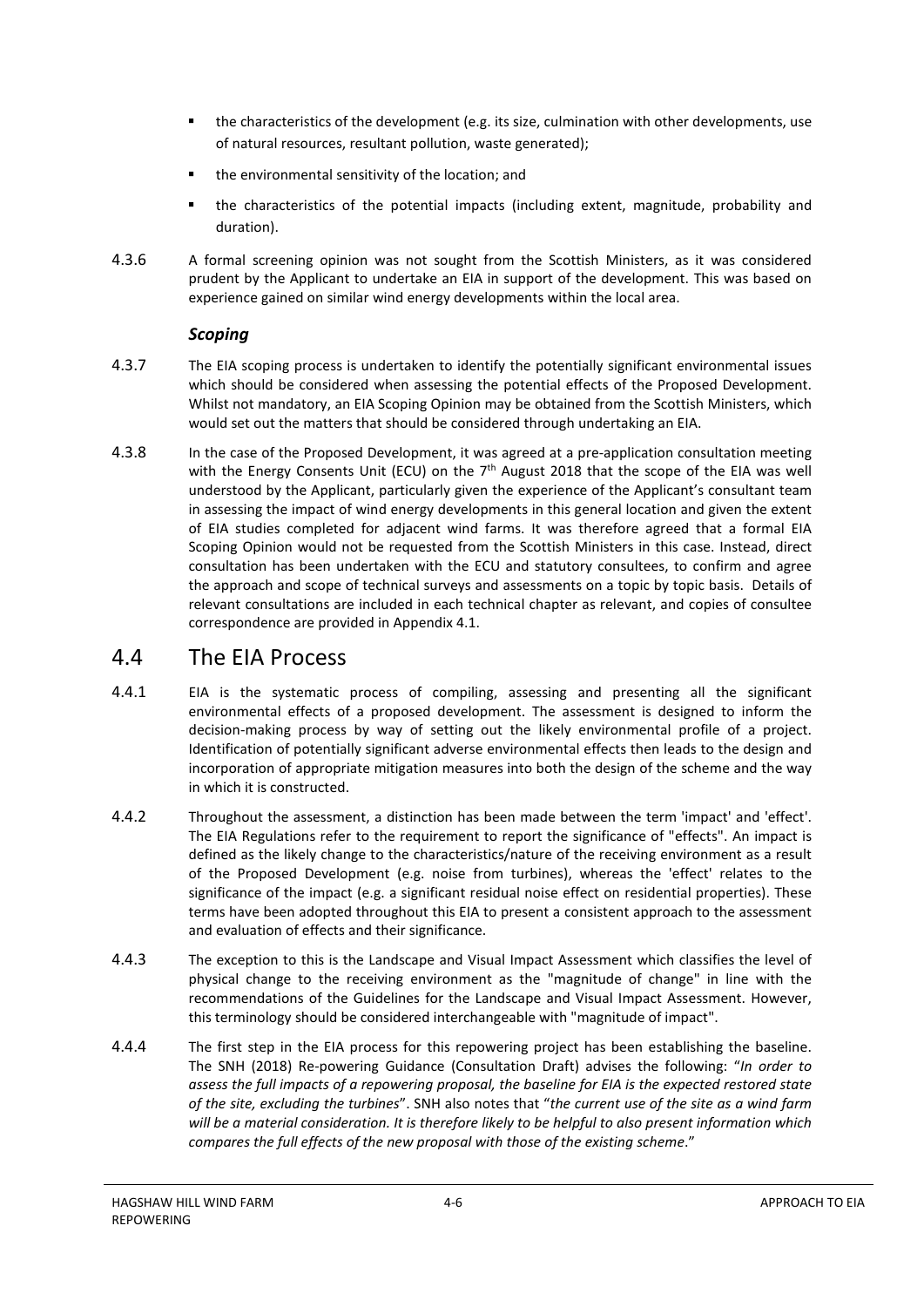- 4.4.5 Schedule 4, Part 3 of the EIA Regulations requires that the EIA Report includes, "*A description of the relevant aspects of the current state of the environment (the 'baseline scenario' and an outline of the likely evolution thereof without implementation of the project as far as its natural changes from the baseline scenario can be assessed with reasonable effort on the basis of the availability of relevant information and scientific knowledge."*
- 4.4.6 The assessment presented in this EIA Report seeks to align with the draft SNH guidance while remaining compliant with the EIA Regulations, by presenting an assessment of the potential effects of the Proposed Development at the site if it had been decommissioned and restored, while also acknowledging the presence of the existing wind farm and considering the difference in environmental effects between the Existing Development and the Proposed Development. In the case of this repowering proposal it is also recognised that even if the Existing Development was decommissioned and the site restored, the Hagshaw Hill Extension turbines would continue to operate for many years to come on either side of the Existing Development site i.e. decommissioning and restoration of the Existing Development site would not result a vacant hillside scenario.
- 4.4.7 Where applicable, the EIA Report refers to known or assumed decommissioning and restoration plans, to be undertaken and regulated separately by the original planning permission (ref. P/LK/01940252-P), in order to describe the likely evolution of the site without implementation of the Proposed Development. However, as acknowledged in the draft SNH guidance, it is relevant to acknowledge the existing wind farm and consider the difference in environmental effects between the Existing Development and the Proposed Development.
- 4.4.8 In each of the EIA Report technical chapters, the baseline from which the assessment of effects has been undertaken is the decommissioned and restored Hagshaw Hill Wind Farm (not including the Hagshaw Hill Extension); however additional commentary is provided to describe the difference in effects between the Existing Development and the Proposed Development.
- 4.4.9 The subsequent main steps in the EIA assessment process for the Proposed Development have been:
	- **Baseline surveys (where appropriate and where possible) to provide information on the** existing environmental character of the proposed site and the surrounding area.
	- Consideration given to the possible interactions between the Proposed Development and the existing and predicted future site conditions. These interactions or effects are assessed using stated criteria based on accepted guidance and best practice.
	- Using the outline design parameters for the Proposed Development, prediction of the likely environmental effects, including direct effects and any indirect, secondary, short, medium and long-term, permanent and temporary, positive and negative effects.
	- Identification of mitigation measures designed to avoid, reduce or off-set adverse effects as well as enhancement measures that could result in beneficial effects. Assessment of alterations to the design and the reassessment of previously proposed mitigation to establish suitable mitigation for the Proposed Development.
	- Assessment of the significance of any residual effects after mitigation, in relation to the sensitivity of the feature impacted upon and the magnitude of the effect predicted, in line with the methodology identified below (refer to Section 4.7).
	- **IDENTIFICATION IS A UNITE 12 IN EXECUTE:** Inherent in the methods used, the predictions made and the conclusions drawn during the course and the assessment process.
	- Reporting of the results of the EIA in this EIA Report.
- 4.4.10 The EIA process is an iterative process where its findings have informed the design evolution of the project.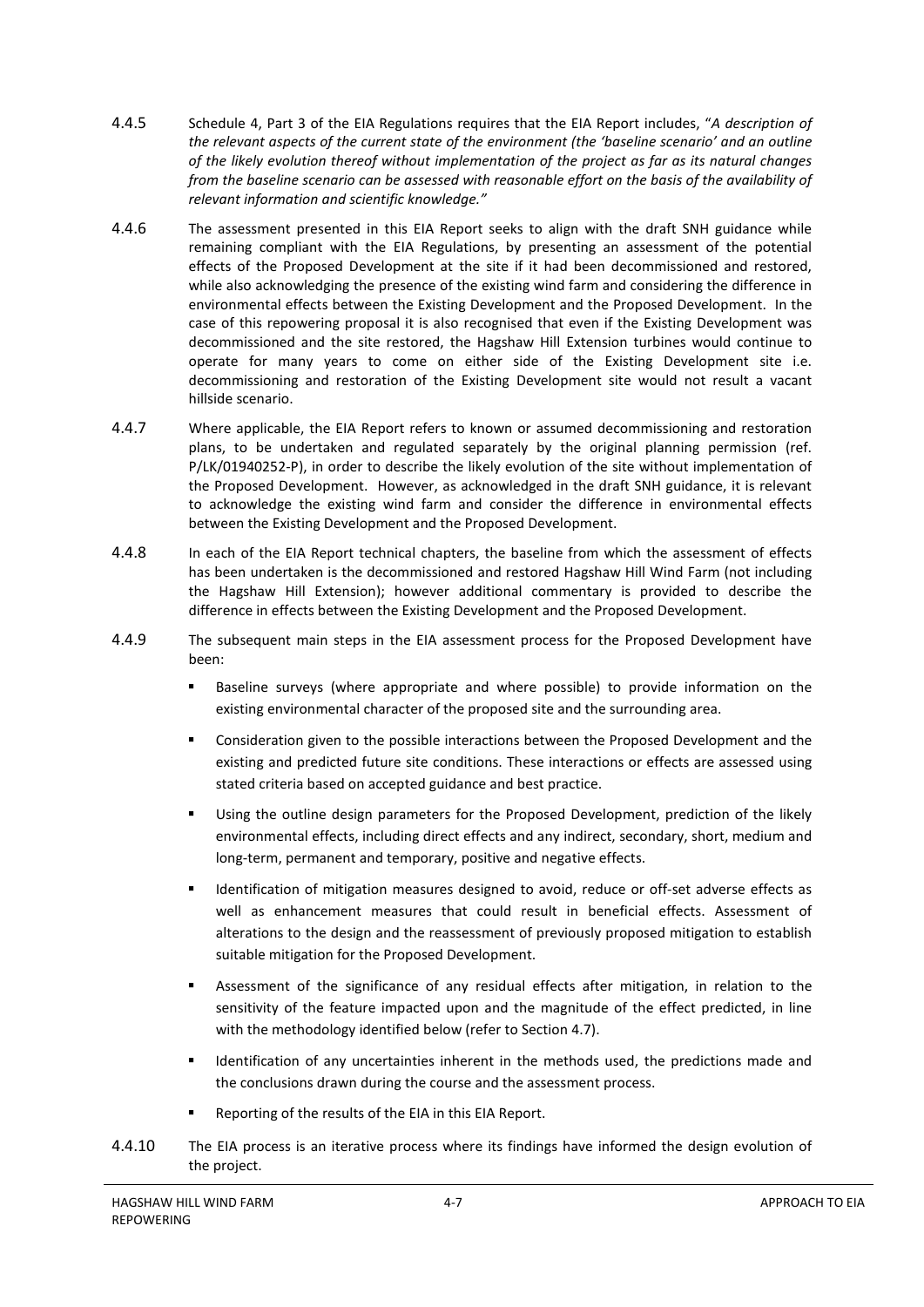## <span id="page-9-0"></span>4.5 Scope of the EIA

#### *Technical Scope*

- 4.5.1 The technical scope of the assessment will cover all the impacts aforementioned in Table 4.1, with the following exceptions relating to technical topics which were scoped out of the EIA.
- 4.5.2 No significant health and safety effects have been identified with respect to construction and operation of the Proposed Development, which would not be appropriately mitigated through good practice in construction and adherence to relevant legislation and guidance, as noted in Sections 3.4 and 3.5 of this EIA Report. Infrastructure including roads and properties have been appropriately buffered and are sufficiently separated from the proposed turbine locations to limit any potential health and safety concerns. Therefore, further assessment of health and safety effects has been scoped out of the EIA.
- 4.5.3 Any underground services, including water, electrical and gas infrastructure, will be identified through a standard pre-construction utilities survey so as to avoid disruption. Further assessment of effects on utilities has therefore been scoped out of the EIA.
- 4.5.4 The Proposed Development is not considered likely to cause any significant effects on air quality during operation, therefore assessment of effects on operational air quality has been scoped out of the EIA.
- 4.5.5 Similarly, due to the distance from residential receptors and the use of industry standard measures to control potential effects on air quality during construction (e.g. dust mobilisation and construction vehicle emissions) through implementation of a Construction and Decommissioning Environmental Management Plan (CDEMP), these effects are not considered likely to be significant. Assessment of effects on air quality during construction has therefore been scoped out of the EIA.
- 4.5.6 All other technical topic areas identified in Table 4.1 have been assessed as part of the EIA process and are reported in the relevant sections of this EIA Report.
- 4.5.7 Each issue has been considered to the appropriate level of detail in the EIA Report, using the information collated during consultations. For each impact the baseline condition has been described, with the receptor sensitivity identified. The potential effects have been predicted and assessed for their significance. Where possible and applicable, mitigation measures have been identified and any potential residual environmental effects assessed.

#### *Spatial Scope*

- 4.5.8 The spatial scope of the EIA, in other words the geographical coverage of the assessment undertaken, has taken account of a number of factors, in particular:
	- the extent of the Proposed Development (refer to Figure 1.2);
	- the nature of the baseline environment, sensitive receptors and the likely impacts that could arise; and
	- the distance over which predicted effects are likely to remain significant and in particular the existence of pathways which could result in the transfer of effects to a wider geographical area than the extent of proposed physical works.

### *Temporal Scope*

4.5.9 For the purposes of the EIA, construction is assumed to commence in late 2021, overlapping in part with the decommissioning of the Existing Development. Construction is anticipated to continue until late 2023, with the development being commissioned in two phases (Phase 1 in late 2022 and Phase 2 in late 2023). Please refer to Table 3.5 for more detail.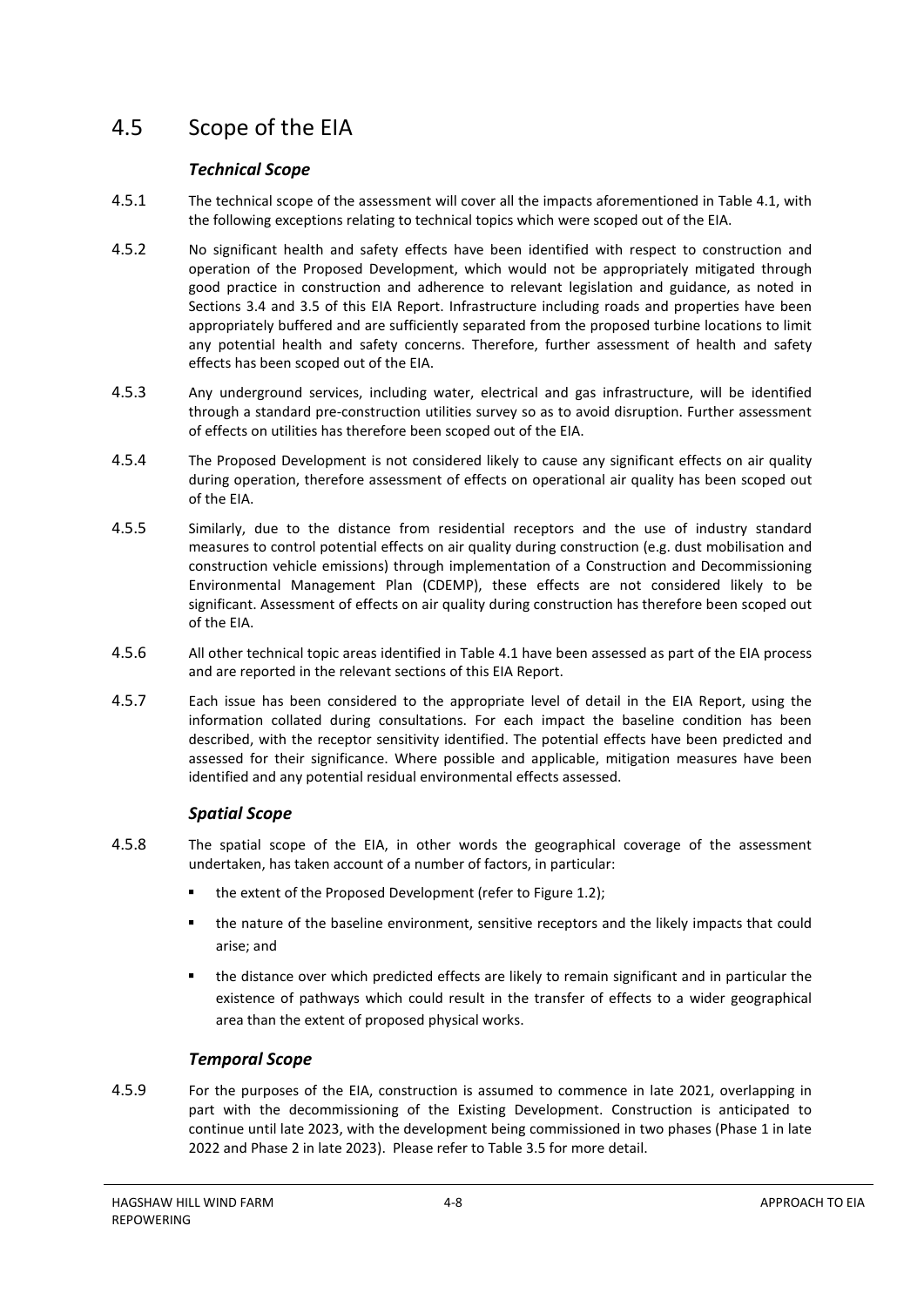- 4.5.10 The proposed operational life for the Proposed Development is 30 years, after which time it will be decommissioned.
- 4.5.11 For construction effects, the assessment also takes into account the time of day that works are likely to be undertaken, for example if any night time working is required to minimise disruption to road users.

## <span id="page-10-0"></span>4.6 Consultation

- 4.6.1 Consultation remains a key component of the EIA process. In order to inform the EIA, there has been ongoing consultation with statutory consultees, engagement through the Section 36 process and subsequent discussions, correspondence and meetings as required. Please refer to Appendix 4.1 for copies of key consultee correspondence. Consultation with the general public has also been undertaken, refer to Section 4.12 below.
- 4.6.2 The content and scope of the EIA has also been informed by feedback from continued consultation throughout the pre-application phase.

## <span id="page-10-1"></span>4.7 Assessment of Effects

- 4.7.1 Within the EIA Report, the assessment of effects for each environmental topic takes into account the environmental impacts of both the construction/decommissioning and operational phases of the Proposed Development and the environmental impacts should the Proposed Development not be consented (the do-nothing scenario).
- 4.7.2 If the Proposed Development is not consented (the do-nothing scenario) the Existing Development would be decommissioned and the site will be restored, but the Hagshaw Hill Extension turbines would continue to operate on either side of the Proposed Development site.
- 4.7.3 In order to determine whether or not the potential effects of the Proposed Development are likely to be 'significant' a number of criteria are used. These significance criteria vary between topics but generally include:
	- international, national and local designations or standards;
	- $\blacksquare$  relationship with planning policy;
	- **EXE** sensitivity of the receiving environment;
	- **nagnitude of impact;**
	- reversibility and duration of the effect; and
	- **Inter-relationship between effects.**
- 4.7.4 Effects that are considered to be significant, prior to mitigation, are identified within the EIA Report. The significance attributed to the resultant effect is informed by professional judgement, as to the sensitivity of the affected receptor(s) and the nature and magnitude of the predicted changes/impacts. For example, a major adverse change/impact on a feature or site of low importance will have an effect of lesser significance than the same impact on a feature or site of high importance. Table 4.2 below is used as a guide to the relationship between the sensitivity of the identified receptor and the anticipated magnitude of an impact/change. Professional judgement is however equally important in establishing the suitability of this guiding 'formula' to the assessment of the significance of each individual effect.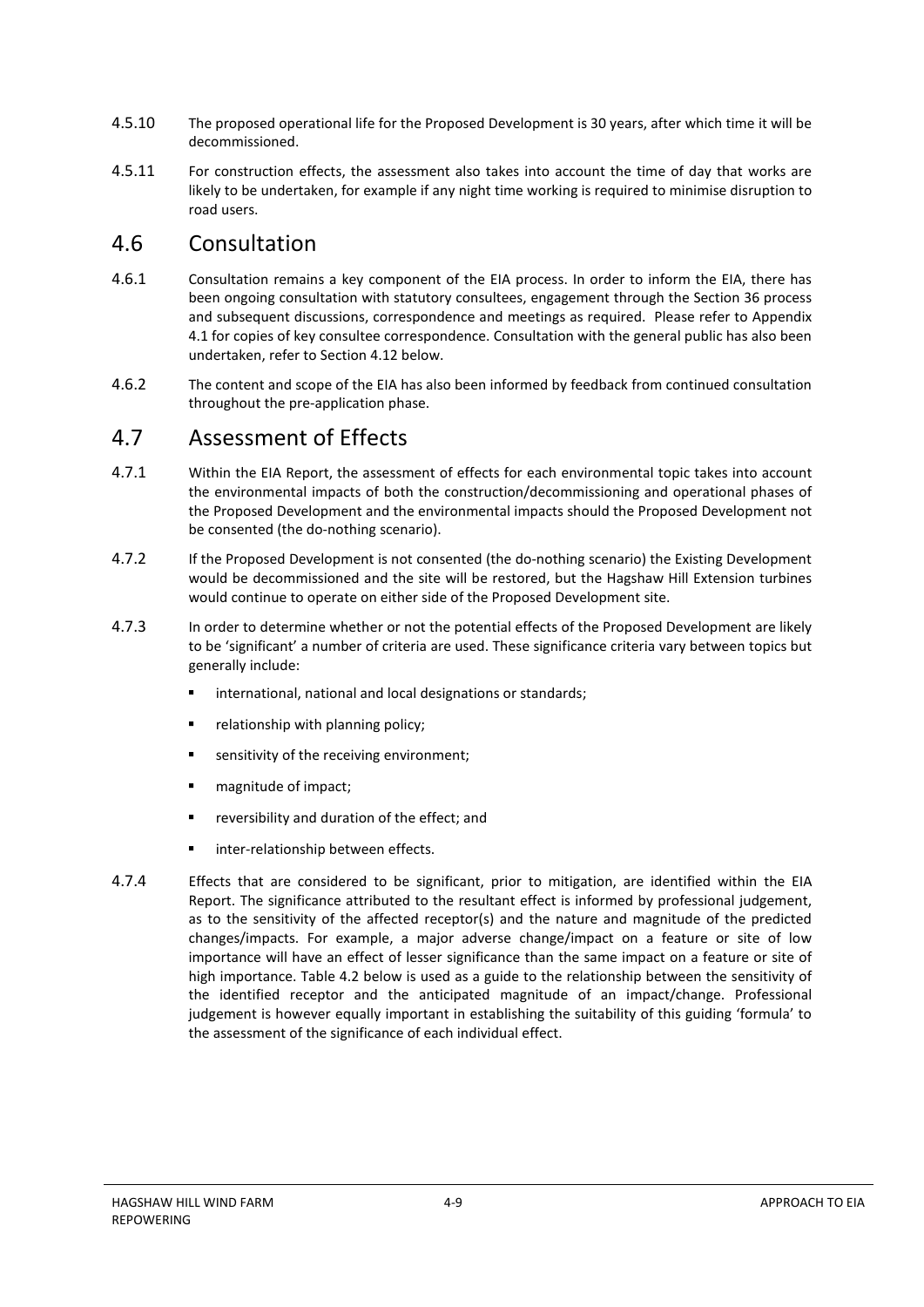#### **Table 4.2 - Guide to the Inter-Relationship between Magnitude of Impact and Sensitivity of Receptor**

|                            |                   | Sensitivity of Receptor / Receiving Environment to Change |                      |                        |                   |
|----------------------------|-------------------|-----------------------------------------------------------|----------------------|------------------------|-------------------|
|                            |                   | High                                                      | <b>Medium</b>        | Low                    | <b>Negligible</b> |
| Magnitude of Impact/Change | High              | Major                                                     | Moderate to<br>Major | Minor to<br>Moderate   | Negligible        |
|                            | <b>Medium</b>     | Moderate to Major                                         | Moderate             | Minor                  | Negligible        |
|                            | Low               | Minor to Moderate                                         | Minor                | Negligible to<br>Minor | Negligible        |
|                            | <b>Negligible</b> | Negligible                                                | Negligible           | Negligible             | Negligible        |

4.7.5 The following terms are used in the EIA Report, unless otherwise stated, to determine the level of effects predicted to occur:

- major beneficial or adverse effect where the Proposed Development would result in a significant improvement (or deterioration) to the existing environment;
- moderate beneficial or adverse effect where the Proposed Development would result in a noticeable improvement (or deterioration) to the existing environment;
- minor beneficial or adverse effect where the Proposed Development would result in a small improvement (or deterioration) to the existing environment; and
- negligible where the Proposed Development would result in no discernible improvement (or deterioration) to the existing environment.
- 4.7.6 Using professional judgement and with reference to the Guidelines for Environmental Impact Assessment (IEMA, 2004), the majority of the assessments within this EIA Report consider effects of moderate and greater significance to be significant, while those of minor significance and less to be non-significant. If there are deviations from this these will be clearly stated within this individual technical chapters.
- 4.7.7 Summary tables that outline the predicted effects associated with an environmental issue, the appropriate mitigation measures required to address these effects and subsequent overall residual effects are provided at the end of each technical chapter of the EIA Report. Distinction has also been made between direct and indirect, short and long term, permanent and temporary, beneficial and adverse effects.

#### *Cumulative Effects*

- 4.7.8 Part 5 of Schedule 4 of The EIA Regulations sets out the matters that require to be incorporated within EIA Reports. The EIA Regulations state that EIA Reports should include an assessment of "*the cumulation of effects with other existing and/or approved development, taking into account any existing environmental problems relating to areas of particular environmental importance likely to be affected or the use of natural resources".*
- 4.7.9 Cumulative effects are those which result from incremental changes caused by past, present or reasonably foreseeable future actions resulting from the introduction of the Proposed Development. These cumulative effects cover the combined effect of individual impacts from the Proposed Development and combined impacts of several developments, as noted within the guidance provided by SNH in the document "Assessing the Cumulative Impact of Onshore Wind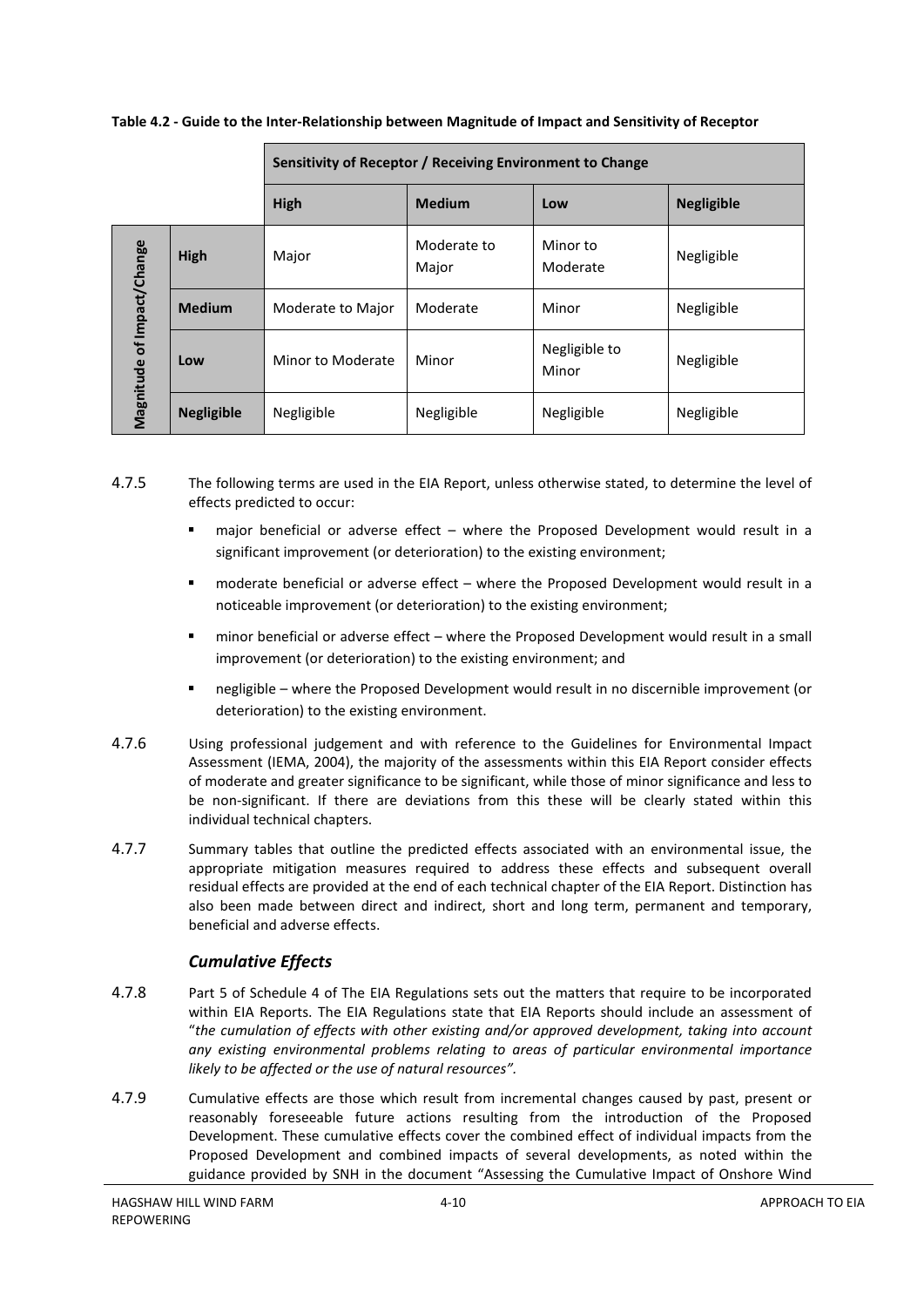Energy Developments" (2012). Developments considered in addition to the Proposed Development are existing and other proposals, covering all developments, including other wind farms (SNH, 2012).

4.7.10 As noted in Chapter 3, it has been discussed and agreed with SNH, SLC and the Scottish Government ECU that it is appropriate in this case to consider cumulative effects arising from the proposed Douglas West Extension Wind Farm and the proposed new design of the nearby Cumberhead Wind Farm (both projects in scoping at the time of writing). Further detailed discussion on the approach to cumulative assessment is presented in each technical assessment chapter as relevant.

## <span id="page-12-0"></span>4.8 Mitigation Measures

- 4.8.1 The EIA Regulations require the EIA to present a description of the measures proposed to avoid, reduce and, if possible, offset significant adverse effects. Wherever reasonably practicable, mitigation measures are proposed for each significant environmental effect predicted, and can take various forms including:
	- changes to the scheme design;
	- **Physical measures applied on site; and**
	- **EXECT** measures to control particular aspects of the construction or operation of the scheme.
- 4.8.2 Where none of the above are deemed practicable, the detailed Proposed Development design will be required to include measures to offset any significant adverse effects.
- 4.8.3 Mitigation measures are presented as commitments in order to ensure a level of certainty as to the environmental effects of the Proposed Development. There are various ways in which a level of certainty can be ensured, such as through the use of planning conditions. Therefore, notwithstanding any statutory mechanisms to ensure implementation, the Applicant and therefore the Contractors will be committed to implementing all mitigation measures identified in this EIA Report relating to construction of the Proposed Development.
- 4.8.4 A schedule of all of the mitigation measures proposed in this EIA Report is presented in Chapter 17.

## <span id="page-12-1"></span>4.9 Enhancement

4.9.1 Similar to the reporting of mitigation measures, where opportunities for environmental enhancement are proposed, these have been included in the summary of environmental commitments reported at the end of each technical chapter, and in Chapter 17.

## <span id="page-12-2"></span>4.10 Consideration of Alternatives

- 4.10.1 EIA legislation requires the consideration of alternatives and an indication of the reasons for selecting the site advanced, except, as noted in Planning Advice Note (PAN) 58, where limited by constraints of commercial confidentiality.
- 4.10.2 The Proposed Development site comprises an existing wind farm which is nearing the end of its operational life. It has been demonstrated to be a viable and productive site for wind energy generation, and there is a clear opportunity for continuing to generate renewable energy through repowering the site, with significantly increased efficiency afforded by technological improvements.
- 4.10.3 In reviewing its landholding, the Applicant identified the Proposed Development site as suitable for wind energy development, on the basis of its existing use, existing infrastructure and excellent wind resource.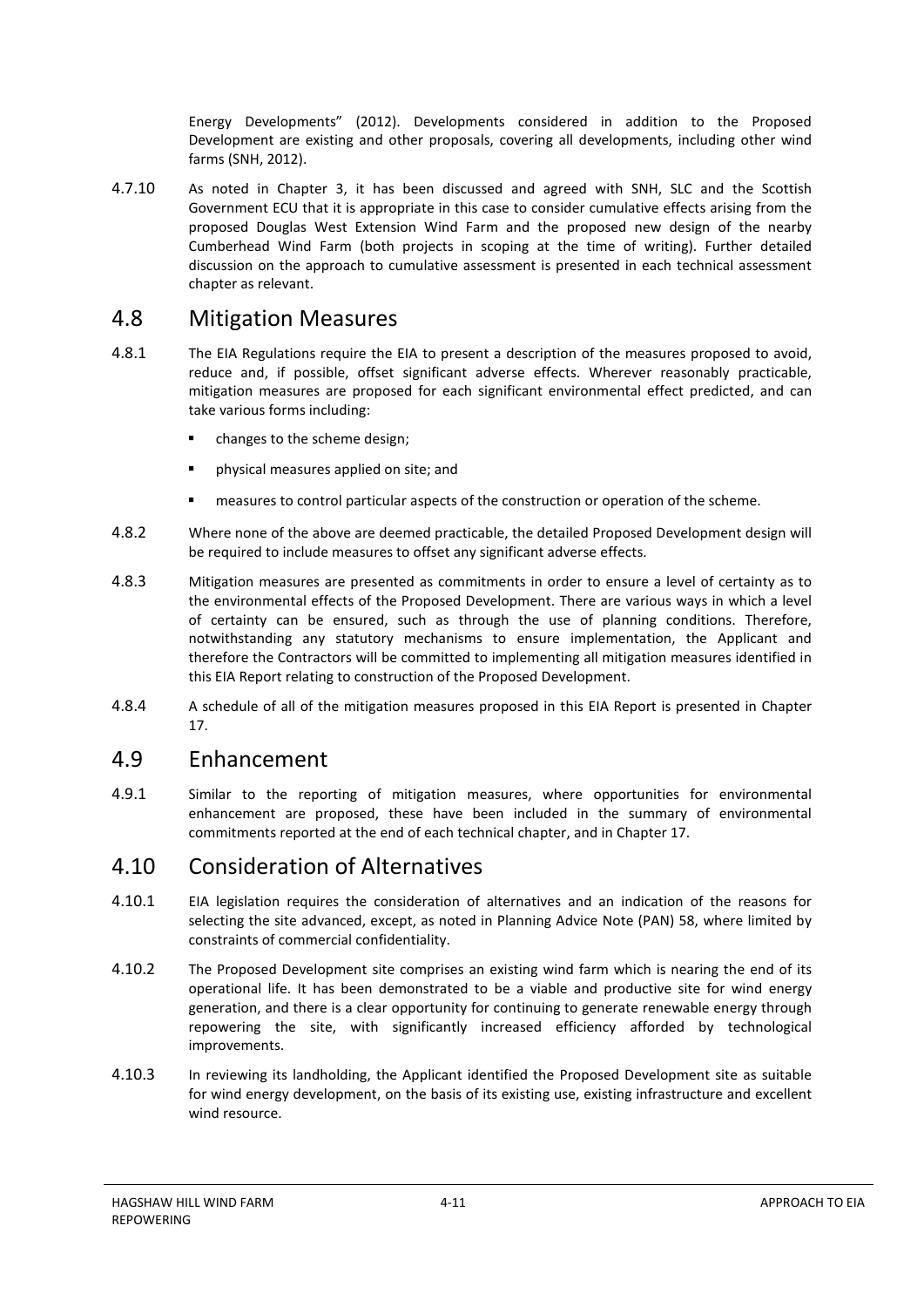4.10.4 The Applicant considered a number of alternative layouts and different scales of turbine for the Proposed Development, to arrive at the design for which consent is sought. A full description of the design iteration process is given in Chapter 2.

## <span id="page-13-0"></span>4.11 Assumptions, Limitations and Uncertainty

- 4.11.1 The EIA process is designed to enable informed decision-making based on the best available information about the environmental implications of a proposed development. However, there will always be some uncertainty inherent in the scale and nature of the predicted environmental effects as a result of the level of detailed information available at the time of assessment, the potential for minor alterations to the Proposed Development following completion of the EIA Report and/or the limitations of the prediction processes.
- 4.11.2 A number of assumptions were made during the EIA process and are described below:
	- The principal land uses adjacent to the site remain unchanged during the course of the Proposed Development's lifetime (with the exception of proposed and consented wind energy projects which are discussed as part of cumulative impact assessments described in each technical chapter).
	- Information provided by third parties, including publicly available information and databases are correct at the time of submission.
- 4.11.3 Specific assumptions may also be made with regards to the individual technical disciplines, which are detailed within each chapter.
- 4.11.4 The main limitation has been that while the baseline conditions have been assumed to be accurate at the time of surveying, due to the dynamic nature of the environment, these conditions may change during site preparation, construction and operation.
- 4.11.5 There is also the potential for a degree of uncertainty as certain aspects of the Proposed Development may be subject to change until a detailed design has been finalised. This uncertainty can come in the forms of:
	- **turbine selection;**
	- **F** foundation and infrastructure design; and
	- micro-siting of the turbines and infrastructure which may change due to investigation findings or implementation of mitigation measures.
- 4.11.6 Any limitations to the EIA are summarised in each technical chapter, where relevant, together with the means proposed to mitigate these.
- 4.11.7 Figures for land take and habitat loss should be considered as approximate and could vary slightly once the detailed design is developed.
- 4.11.8 Information on the Proposed Development construction has been developed by the project team based on professional judgement and outline design works, on the most likely methods of construction, plant, access routes and working areas etc. for the purposes of the EIA. The final choice on construction methods will rest with the contractors and may differ from those used in this assessment, and any such uncertainty is stated in Section 3.4 of the EIA Report.

## <span id="page-13-1"></span>4.12 Public Consultation

#### *Overview*

4.12.1 Although not a statutory requirement for a Section 36 application, in line with good practice for the consenting stage of major development projects, a programme of pre-application community engagement has been undertaken by the Applicant. A standalone Pre-Application Consultation Report has been prepared which gives details of the various meetings, correspondence, public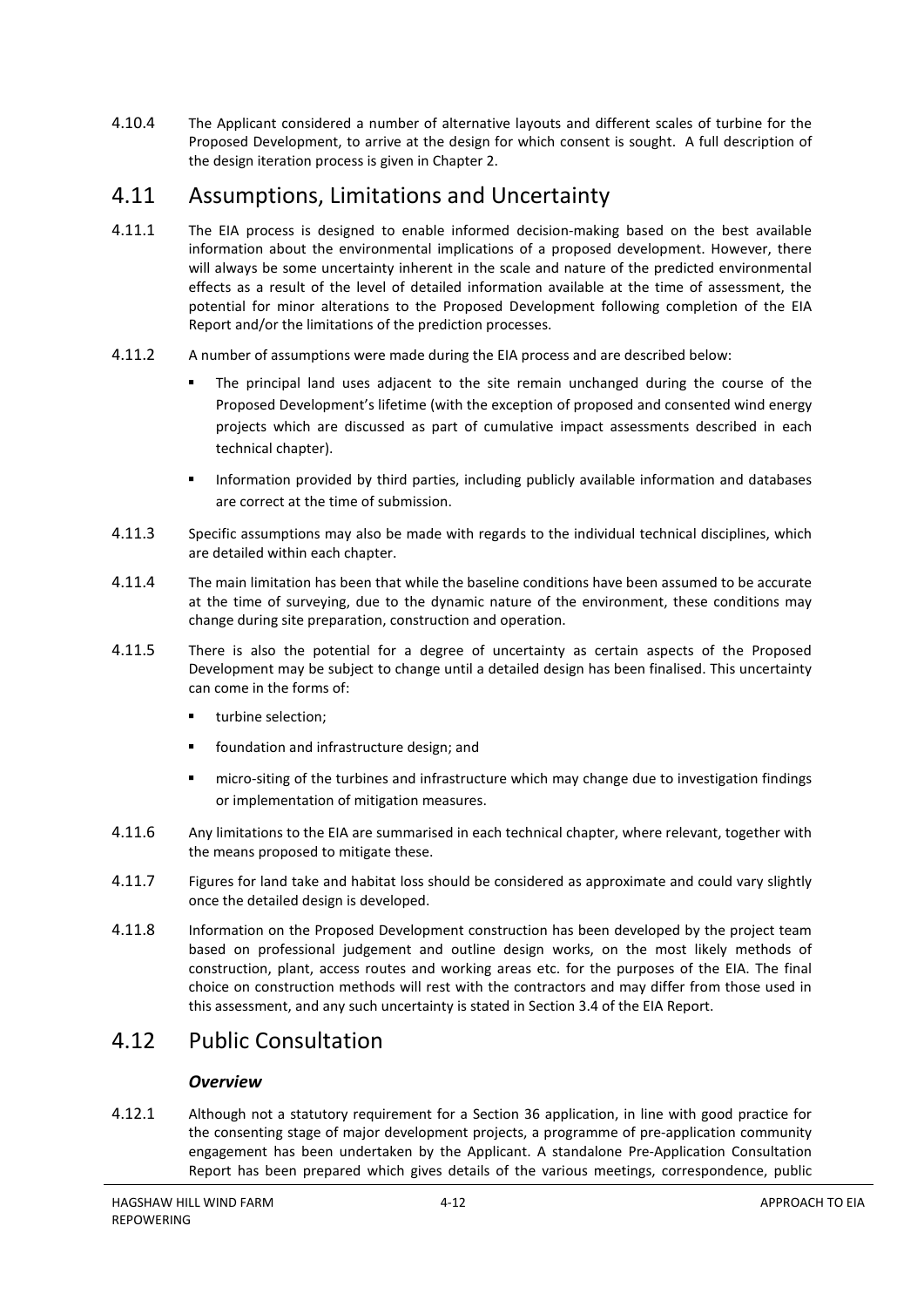exhibitions and other discussions which have taken place with the communities closest to the Proposed Development site. The Report also details the findings of that work and illustrates the ways in which community engagement has helped identify potential issues arising from the emerging development proposal and, where appropriate, shape the final proposal which is now the subject of this application.

4.12.2 The Applicant is grateful to residents and local representatives for their input into the preapplication community engagement process and for their participation in a number of the meetings, discussions and consultation events.

#### *Public Exhibitions*

- 4.12.3 Two Public Exhibitions were held by the Applicant on 12<sup>th</sup> September 2018 in the St. Bride's Centre, Douglas and on 13<sup>th</sup> September 2018 in the Coalburn Miners Welfare.
- 4.12.4 The public events were advertised in the Lanark Gazette on 29 August 2018. Supplementary publicity for both events comprised the placing of posters in local shops and public places in Douglas and Coalburn.
- 4.12.5 Both events depicted the proposal and key environmental issues on a series of exhibition boards. Project staff were available to assist with interpretation of the information on display and answer questions from visitors to the events from 3 pm until 8 pm both days.
- 4.12.6 Visitors to the public events, aside from asking a member of the project staff a question directly, were also able to fill in a comments sheet on the day of the event or take it away and forward it to the Applicant at a later date.
- 4.12.7 Copies of the Applicant's Forward Strategy document providing information on the Proposed Development in the context of wider business objectives in the local area was also available at the public events.
- 4.12.8 A total of 20 people were recorded as attending the public event in Douglas and 9 in Coalburn. Both events were attended by a diverse cross section of the local population. Photographs of the public event at Douglas are provided overleaf.
- 4.12.9 Separate meetings with representatives of Coalburn Community Council (13<sup>th</sup> August 2018), Douglas Community Council (24<sup>th</sup> August 2018), and local elected members (29<sup>th</sup> August 2018) have been held on site to introduce the Proposed Development, discuss community benefit and shared ownership opportunities, and to seek initial comments and views. A site meeting has also been held with the Douglasdale REAL Group on 7<sup>th</sup> September 2018 to discuss public access and community benefit related matters. The Applicant also attended a meeting with representatives of a new Douglas Community Development Company on the evening of 25<sup>th</sup> September 2018 in Douglas to discuss strategic opportunities to enhance the village going forward.
- 4.12.10 A number of other discussions have been held with local groups and neighbours closest to the site as set out within the accompanying Pre-Application Consultation Report.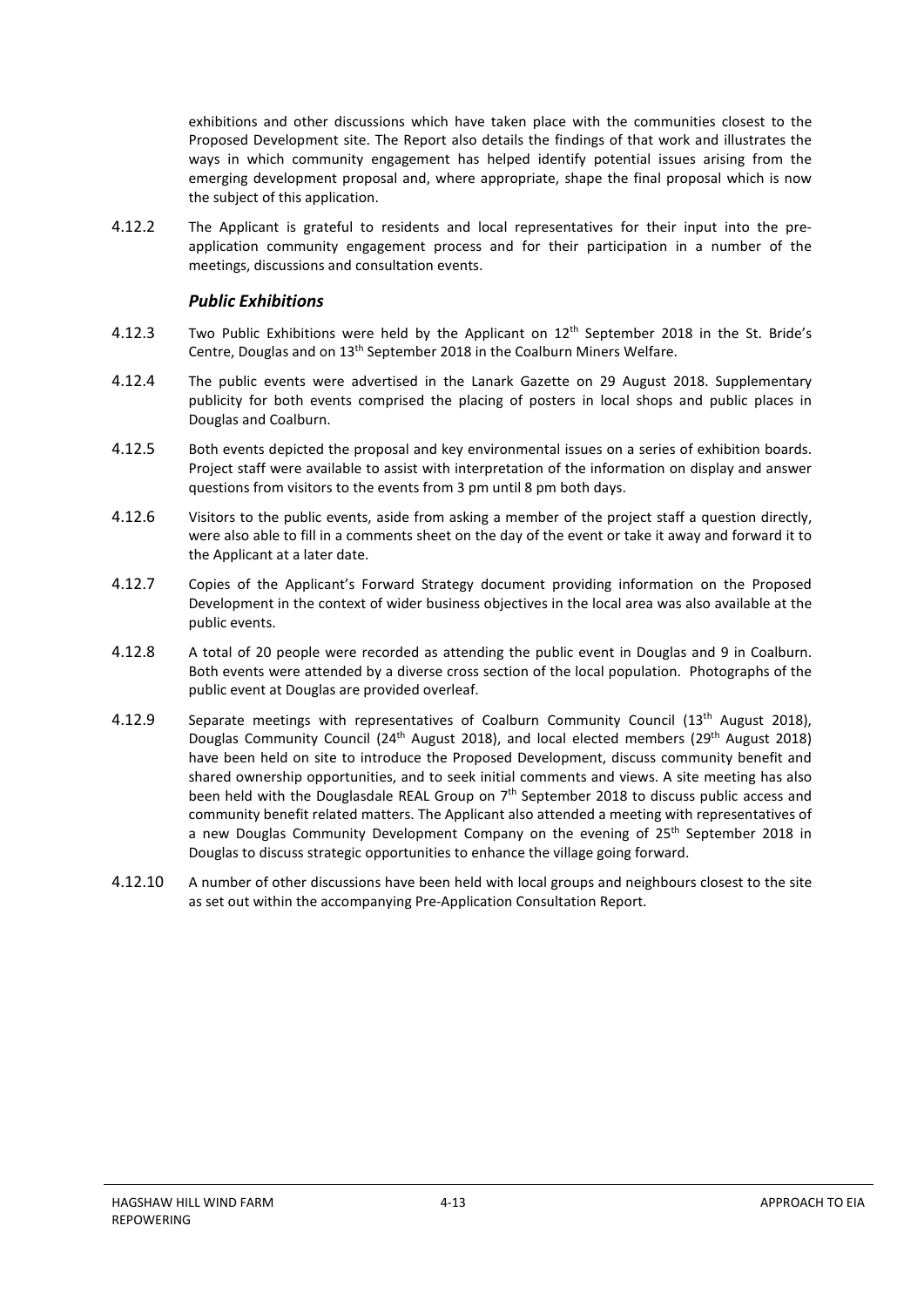**Photographs: Public Event at St Bride's Centre, Douglas, 12th September 2018**



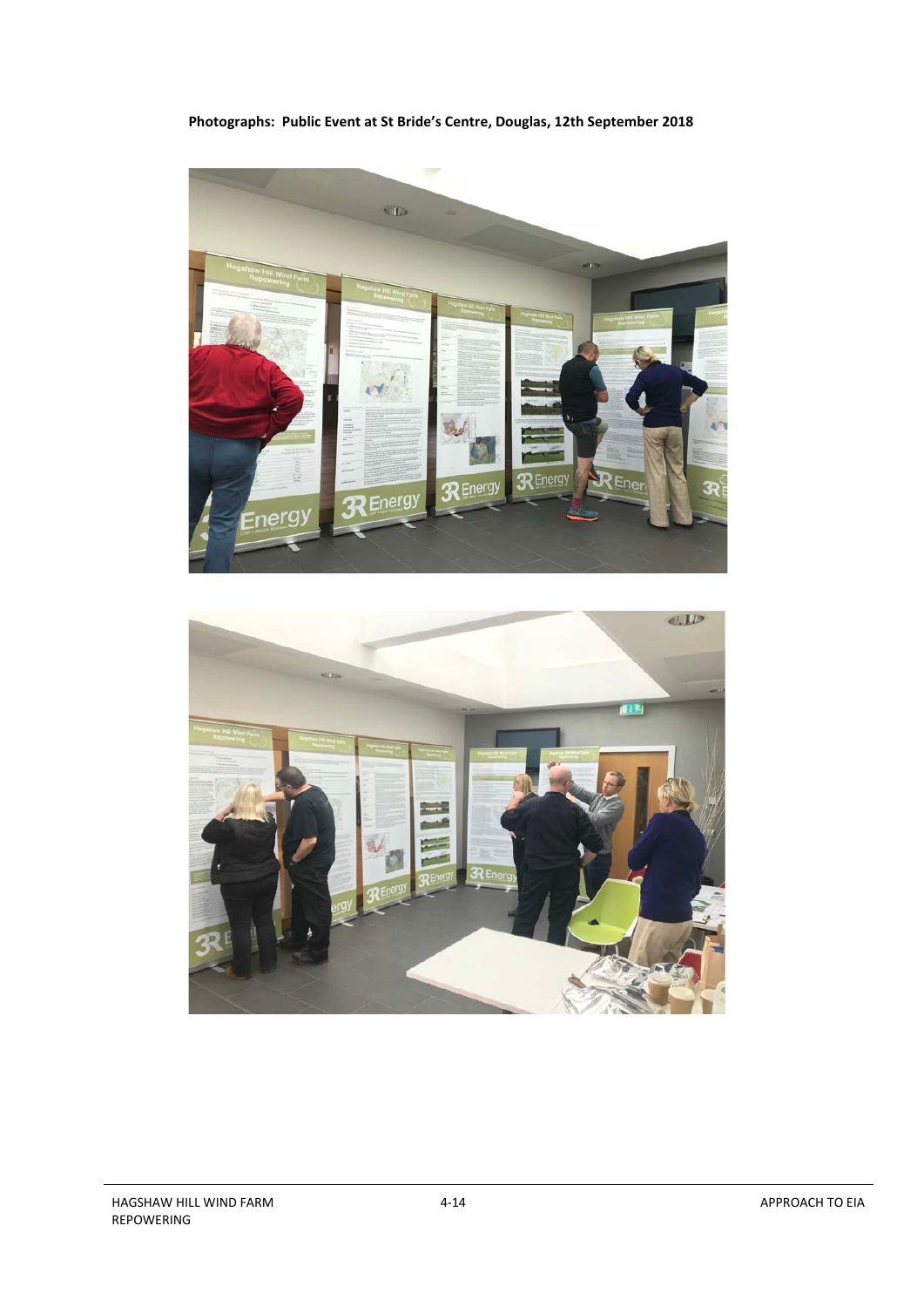### *Feedback from the Community*

4.12.11 On the whole, feedback from the two closest communities to the Proposed Development, Douglas and Coalburn, has been positive. Table 4.3 summarises the main issues raised during the various pre-application consultation exercises and discussions, along with the Applicant's response as to how this feedback has been incorporated into the Proposed Development.

|  |  |  | Table 4.3 - Feedback from the Community |
|--|--|--|-----------------------------------------|
|--|--|--|-----------------------------------------|

| <b>Main Issues Raised</b>                                                                                                                                                                                                                                                                                                                                                                                                                                                                                                                                                                                | <b>Applicant's Response</b>                                                                                                                                                                                                                                                                                                                                                                                                                                                                                                                                                                                                                                                                                                                                                                                                                                                                                                                                                                                                                                                                                                                                                                                                                                                        |
|----------------------------------------------------------------------------------------------------------------------------------------------------------------------------------------------------------------------------------------------------------------------------------------------------------------------------------------------------------------------------------------------------------------------------------------------------------------------------------------------------------------------------------------------------------------------------------------------------------|------------------------------------------------------------------------------------------------------------------------------------------------------------------------------------------------------------------------------------------------------------------------------------------------------------------------------------------------------------------------------------------------------------------------------------------------------------------------------------------------------------------------------------------------------------------------------------------------------------------------------------------------------------------------------------------------------------------------------------------------------------------------------------------------------------------------------------------------------------------------------------------------------------------------------------------------------------------------------------------------------------------------------------------------------------------------------------------------------------------------------------------------------------------------------------------------------------------------------------------------------------------------------------|
| The local community (particularly in<br>Douglas) are proud of hosting<br>Scotland's first wind farm at<br>Hagshaw Hill and now see it very<br>much as part of the landscape. The<br>principle of Hagshaw leading the<br>way in Scottish wind power once<br>more, by being one of the first<br>repowering projects in a subsidy free<br>environment, was generally<br>supported.                                                                                                                                                                                                                          | We are also proud to be the landowners of Scotland's first wind farm and are<br>excited by the prospect of repowering the original wind farm with the next<br>generation of turbines. The repowering of Hagshaw Hill presents an exciting<br>opportunity to be one of the first locations in Scotland where the new<br>generation of wind turbines can be installed, brining significant benefits in<br>terms of maximising renewable generation and community benefit income<br>within acceptable environmental limits. The local area has enjoyed many<br>benefits from the Existing Development over the last 23 years and has much<br>to gain from the Proposed Development as explained in Chapter 13. We look<br>forward to working with the local communities closest to the site to deliver<br>strategic investment in the local area over the next 30 years.                                                                                                                                                                                                                                                                                                                                                                                                              |
| <b>Community Benefit contributions</b><br>should be managed locally to<br>maximise the benefit from the<br>Proposed Development to the<br>communities closest to the site.                                                                                                                                                                                                                                                                                                                                                                                                                               | The Applicant is committed to providing Community Benefit funding of<br>£5,000/MW of installed capacity. The main aim of this funding will be to<br>support the delivery of strategic projects in Glespin, Douglas, Coalburn and<br>the immediate surrounding area over the next 30 years. The Applicant is<br>exploring the potential to establish a Douglas Valley Development Trust which<br>would receive Community Benefit funding from the Proposed Development<br>(and potentially the Douglas West Extension project) which would yield the<br>financial resources to deliver a Community-Led Investment Strategy for each<br>village (Glespin, Douglas, Coalburn, Rigside and Douglas Water). The Strategy<br>would seek to deliver on the aims of the Coalburn, Douglas and Glespin<br>Community Action Plan (August 2016) and the Rigside and Douglas Water<br>Community Action Plan (2018 - 2023) in the first instance.                                                                                                                                                                                                                                                                                                                                               |
| Further discussions need to be had<br>on the Community Benefit options<br>and how they would be structured<br>before any final decisions are made.                                                                                                                                                                                                                                                                                                                                                                                                                                                       | Agreed. Discussions are ongoing with the local community and South<br>Lanarkshire Council about the best ways in which this funding can be used to<br>maximise benefit to the local area.                                                                                                                                                                                                                                                                                                                                                                                                                                                                                                                                                                                                                                                                                                                                                                                                                                                                                                                                                                                                                                                                                          |
| Both communities were generally<br>supportive of the change in scale<br>between the Proposed Development<br>and the Existing Development, in the<br>context of the advances in turbine<br>technology, the new financial<br>climate for onshore wind in the UK<br>and on seeing the visualisations<br>prepared. On viewing the<br>visualisations it was recognised that<br>in almost all key local views (i.e.<br>from Douglas, Coalburn, Rigside,<br>M74) the turbines would lie beyond<br>one or more of the existing (or<br>consented) wind farms which would<br>serve to give the impression that the | The 'pleasantly surprised' nature of the comments relating to the change in<br>scale of the turbines proposed has been a theme that has run through the<br>development of the project from its inception. There is an initial<br>'sensationalism' around the figure of 200 m to tip, but when people then see<br>the proposed turbines at this height, set in the context of an undulating<br>landscape which hosts a range of differing turbine heights in closer proximity<br>to key receptors, this has invariably led to a sense of people being 'pleasantly<br>surprised' by the way in which the Proposed Development fits into the local<br>landscape context. In the opinion of the Applicant, there is not a material<br>difference in landscape impact between 200 m to tip turbines on the site<br>when compared with that of, say, 150 m to tip which has been recently<br>consented on the adjacent Douglas West Wind Farm. However, there is a<br>material difference in the generation output of the turbines at 200 m to tip<br>when compared with that of 150 m to tip, or even 175 m to tip (the 200 m<br>turbines generate over 57% more energy than the 150 m turbines, and almost<br>42% more than the 175 m turbines). This in turn, generates substantially |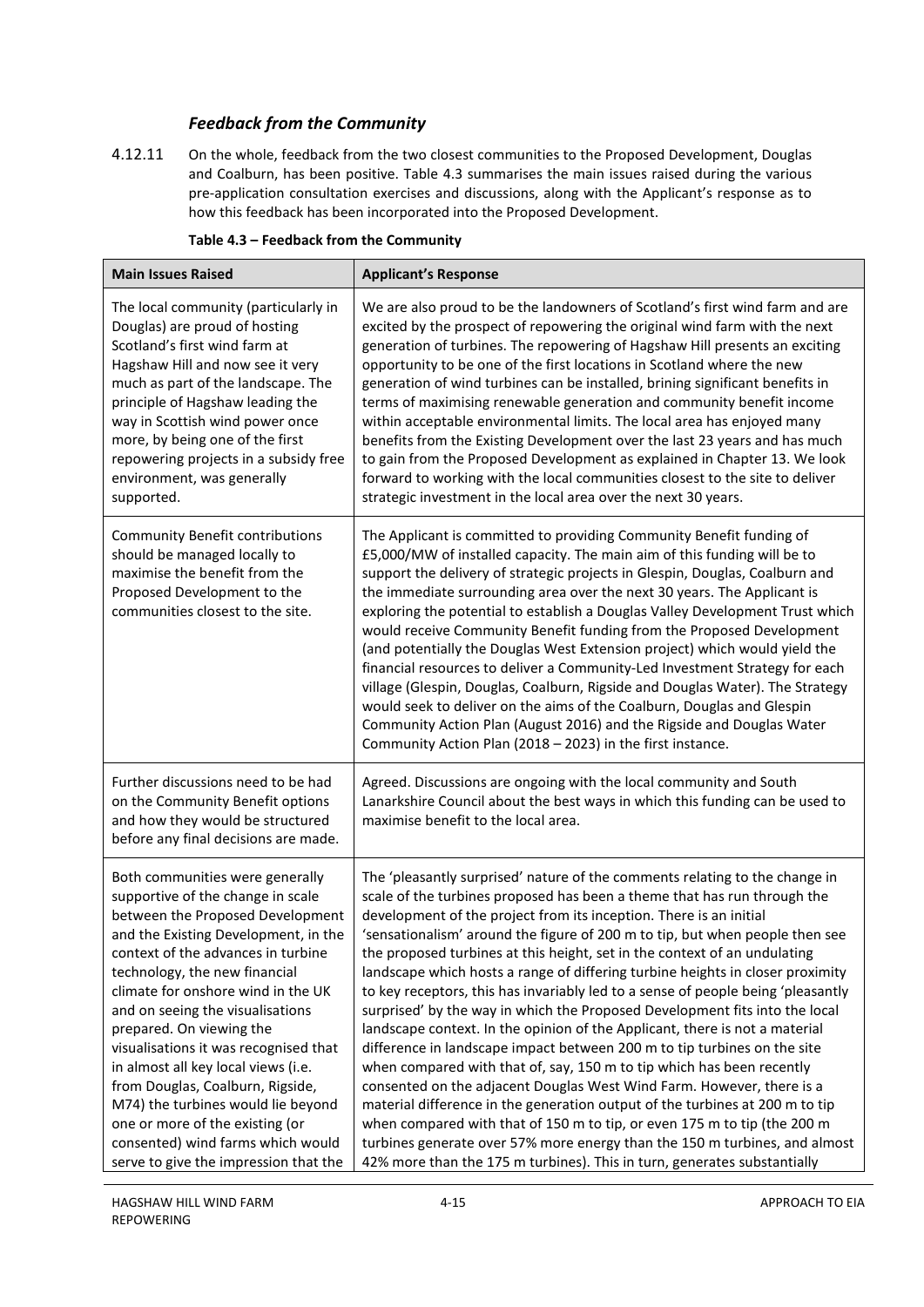| <b>Main Issues Raised</b>                                                                                                                                                                                                                                                                                                          | <b>Applicant's Response</b>                                                                                                                                                                                                                                                                                                                                                                                                                                                                                                                                                                                                                                                                                                                                                                                                                                                                                                                                                                                                                                                                                                                                                                                                                                                                                                                                                                                                                                                                                                                                      |
|------------------------------------------------------------------------------------------------------------------------------------------------------------------------------------------------------------------------------------------------------------------------------------------------------------------------------------|------------------------------------------------------------------------------------------------------------------------------------------------------------------------------------------------------------------------------------------------------------------------------------------------------------------------------------------------------------------------------------------------------------------------------------------------------------------------------------------------------------------------------------------------------------------------------------------------------------------------------------------------------------------------------------------------------------------------------------------------------------------------------------------------------------------------------------------------------------------------------------------------------------------------------------------------------------------------------------------------------------------------------------------------------------------------------------------------------------------------------------------------------------------------------------------------------------------------------------------------------------------------------------------------------------------------------------------------------------------------------------------------------------------------------------------------------------------------------------------------------------------------------------------------------------------|
| Proposed Development is either at<br>the same scale or in some cases<br>smaller than the other schemes,<br>notwithstanding its greater height. It<br>was also acknowledged that the site<br>is for the most part not visible from<br>the closest settlement of Glespin<br>due to intervening topography.                           | higher community benefits per annum for the local community (the 200 m<br>turbines generate £154,000 a year more than the 150 m turbines and<br>£119,000 a year more than the 175 m turbines). Collectively, these findings<br>have led the Applicant to proceed with the Proposed Development as set out<br>within this EIA Report. A summary of the different turbine height scenarios<br>tested by the Applicant during the design phase of the project and<br>explanation of a number of other layout and design iterations made to<br>minimise environmental impacts are explained in Chapter 2 (Design Iteration).                                                                                                                                                                                                                                                                                                                                                                                                                                                                                                                                                                                                                                                                                                                                                                                                                                                                                                                                         |
| Both communities commented<br>positively on the Proposed<br>Development being progressed by a<br>local company with a view to<br>maximising benefits for the local<br>area.                                                                                                                                                        | Noted, the Applicant is committed to maximising the local benefits from the<br>Proposed Development wherever possible.                                                                                                                                                                                                                                                                                                                                                                                                                                                                                                                                                                                                                                                                                                                                                                                                                                                                                                                                                                                                                                                                                                                                                                                                                                                                                                                                                                                                                                           |
| Some concern was raised in respect<br>of cumulative impact in relation to<br>the number of wind turbines<br>proposed in the wider area but it<br>was acknowledged that the principle<br>of having wind turbines on this site<br>has already been accepted.                                                                         | This point is noted, as is the recognition that the acceptability of wind<br>turbines on this site has already been established by the Existing<br>Development.                                                                                                                                                                                                                                                                                                                                                                                                                                                                                                                                                                                                                                                                                                                                                                                                                                                                                                                                                                                                                                                                                                                                                                                                                                                                                                                                                                                                  |
| Two people attending the<br>exhibitions did not like wind turbines<br>and did not want to see the site<br>repowered.                                                                                                                                                                                                               | This opinion is understood. The Applicant explained the benefits to the local<br>area which would accrue from the Proposed Development if it proceeds.<br>These benefits were acknowledged but concern was raised about ensuring<br>such benefits are received by the host communities and not delivered<br>elsewhere in South Lanarkshire. As noted above, the Applicant is a local<br>business and is committed to maximising the local benefits from the Proposed<br>Development wherever possible.                                                                                                                                                                                                                                                                                                                                                                                                                                                                                                                                                                                                                                                                                                                                                                                                                                                                                                                                                                                                                                                           |
| The area has nothing to show for all<br>these turbines. Community benefit<br>from the Proposed Development<br>should focus on delivery of strategic<br>projects for the local area and not be<br>dripped away in small grants that<br>have no lasting effect. Money to<br>reduce household electricity bills<br>would be welcomed. | The Applicant agrees that community benefit funding from the Proposed<br>Development should focus on delivery of strategic projects for the local area.<br>In order to achieve this, the Applicant proposes that the Community Benefit<br>Contribution from the Proposed Development would fund a full-time Local<br>Development Officer who would be dedicated to the task of developing and<br>delivering the Community-Led Investment Strategy for the area. This would<br>include seeking out, developing and submitting grant applications on behalf of<br>local groups for specific improvement projects in the above villages that<br>would fulfil the objectives of each Community Action Plan. Each village would<br>have a dedicated 'pot' of money ring fenced for their community by the new<br>Douglas Valley Development Trust on an annual basis. It is proposed that this<br>funding could be used as 100% finance for one-off projects, or as part of<br>match-funding arrangements for larger schemes. Revenue funding could also<br>be considered for the right projects/facilities. It is initially proposed that the<br>Local Development Officer would be based locally in Douglas, Coalburn or<br>Lanark and would work closely with the South Lanarkshire Council Economic<br>Development & Regeneration Team, and all local groups and third sector<br>agencies in the Douglas Valley Communities.<br>Financial support for local household energy bills is something which the new<br>Douglas Valley Development Trust could consider. |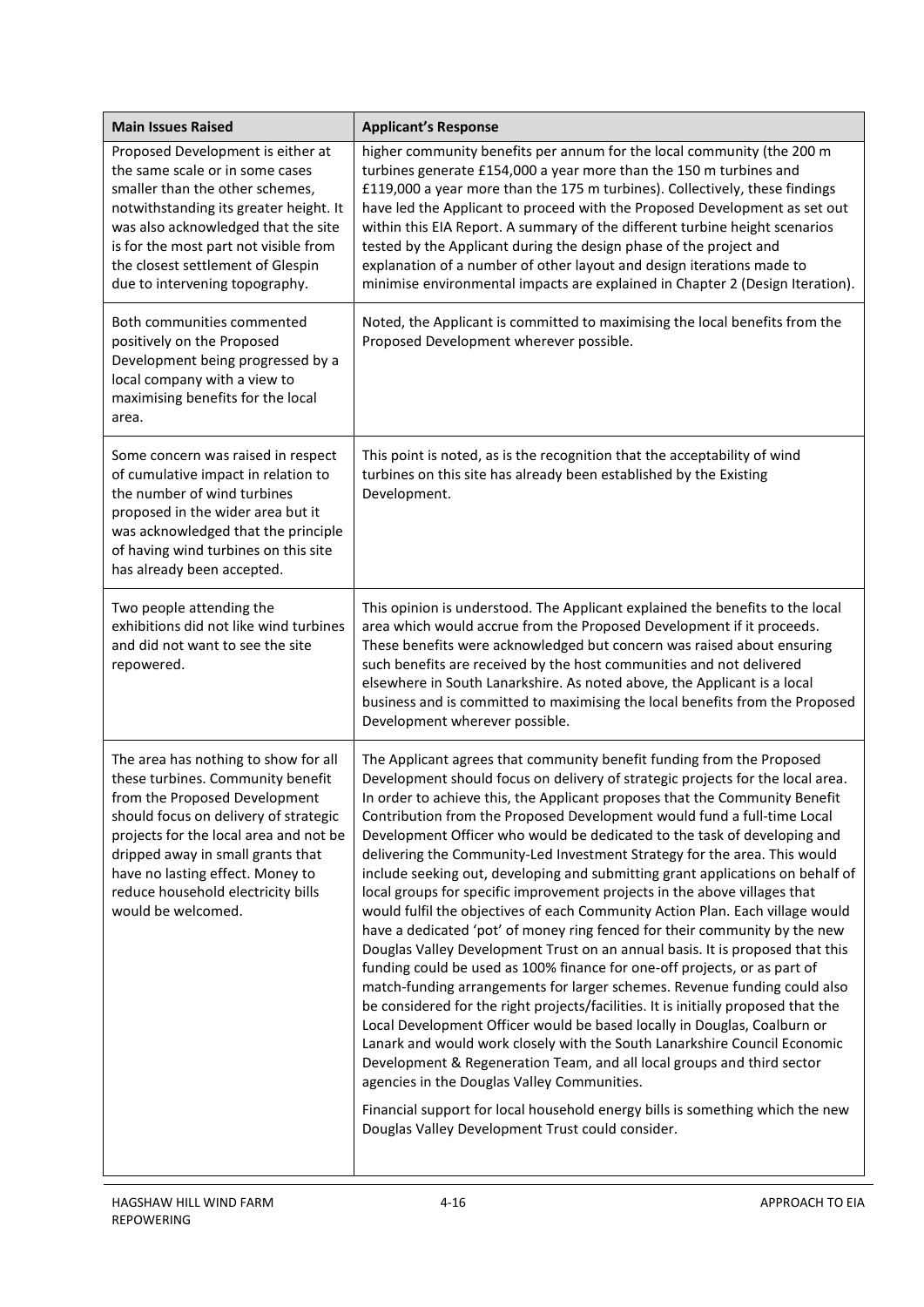| <b>Main Issues Raised</b>                                                                                                                                                | <b>Applicant's Response</b>                                                                                                                                                                                                                                                                                                                    |  |
|--------------------------------------------------------------------------------------------------------------------------------------------------------------------------|------------------------------------------------------------------------------------------------------------------------------------------------------------------------------------------------------------------------------------------------------------------------------------------------------------------------------------------------|--|
| Parts of Coalburn would really<br>benefit from new pavements.                                                                                                            | Projects like this are things that the community benefit funding from the<br>Proposed Development could deliver, if that is a specific priority the<br>community want to see.                                                                                                                                                                  |  |
| Anything that can be done to<br>enhance public access and<br>recreation opportunities on the site,<br>linked to financial support for the<br>development of an Adventure | The Applicant, and associated companies, are committed to developing the<br>public access and recreational opportunities on its landholding. The following<br>range of public access and outdoor recreation opportunities exist on the<br>landholding that the Applicant is keen to deliver as part of the Proposed<br>Development, including: |  |
| Tourism offering in the local area<br>would create real opportunities for<br>the surrounding villages and local<br>people to benefit longer-term.                        | Developing and enhancing the Public Access Strategy and Heritage Trail<br>٠<br>commitments that form part of the existing planning permission for the<br>adjoining Douglas West Wind Farm.                                                                                                                                                     |  |
|                                                                                                                                                                          | Creating a Visitor Welcome Area, car parking, and some (initially) basic<br>٠<br>visitor facilities on the landholding.                                                                                                                                                                                                                        |  |
|                                                                                                                                                                          | Design and implement a range of bike trails across the landholding<br>٠<br>incorporating Hagshaw Hill and adjoining areas which can be accessed<br>direct from a new Visitor Welcome Area.                                                                                                                                                     |  |
|                                                                                                                                                                          | A range of waymarked walking routes that take in the new Heritage Trail<br>٠<br>around Douglas and Coalburn that can also can be accessed directly from<br>a new Visitor Welcome Area.                                                                                                                                                         |  |
|                                                                                                                                                                          | Signposting and visitor information about local cafes in Douglas and<br>٠<br>Coalburn that are achievable as part of a walking circuit from a Visitor<br>Welcome Area.                                                                                                                                                                         |  |
|                                                                                                                                                                          | Plans for developing and promoting an Adventure Tourism offering<br>٠<br>around Douglas and Coalburn more widely throughout the local area,<br>including within the refurbished Cairn Lodge Services, and beyond, to<br>increase visitor potential.                                                                                            |  |

## <span id="page-18-0"></span>4.13 Summary

4.13.1 This chapter has detailed the methodology used to conduct the EIA and produce the EIA Report for the Proposed Development. An overview of the relevant legislation and guidance documents has been provided with the main legislative document being The Electricity Works (Environmental Impact Assessment) (Scotland) Regulations 2017 (as amended). Following this, the EIA process and the scope of the assessment are detailed. General assumptions, limitations and uncertainties are also stated.